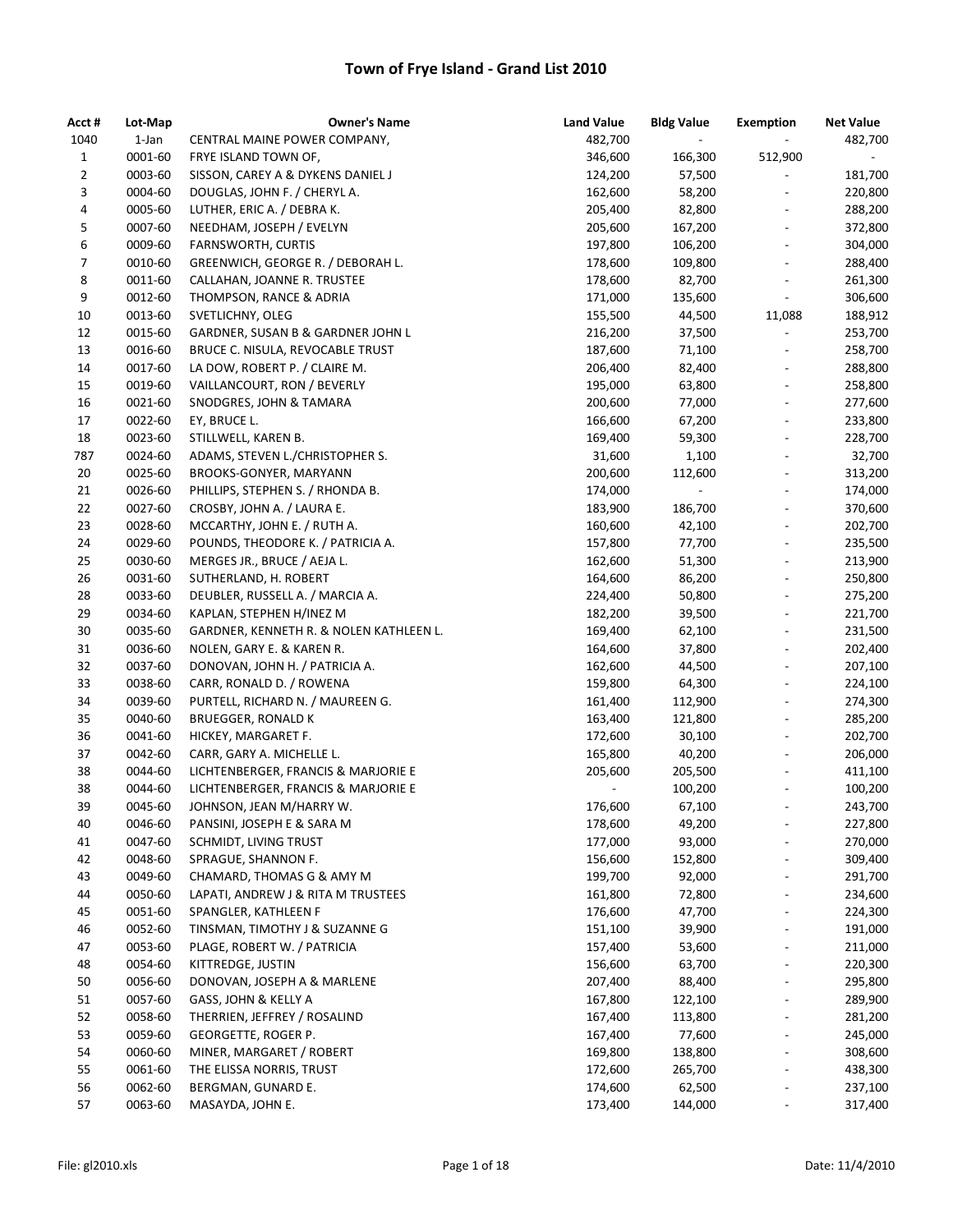| Acct # | Lot-Map | <b>Owner's Name</b>                       | <b>Land Value</b> | <b>Bldg Value</b>            | <b>Exemption</b>             | <b>Net Value</b>         |
|--------|---------|-------------------------------------------|-------------------|------------------------------|------------------------------|--------------------------|
| 58     | 0064-60 | DESFOSSES, ROBERT R. / CAROLINE S.        | 173,000           | 40,800                       | $\qquad \qquad \blacksquare$ | 213,800                  |
| 59     | 0065-60 | DIANA G. LUCHOR, LIVING TRUST             | 163,400           | 109,100                      | $\overline{\phantom{a}}$     | 272,500                  |
| 60     | 0066-60 | STANFORD, LELAND P. / KATHLEEN P.         | 160,600           | 141,500                      | $\overline{\phantom{a}}$     | 302,100                  |
| 61     | 0067-60 | CIULLA, STEPHEN M.                        | 162,600           | 169,400                      | $\overline{\phantom{a}}$     | 332,000                  |
| 62     | 0068-60 | HOMMEL, CARLTON O. FAMILY TRUST           | 161,400           | 55,500                       | 6,930                        | 209,970                  |
| 63     | 0069-60 | SAUNDERS, MARY JO                         | 165,800           | 205,100                      | $\overline{\phantom{a}}$     | 370,900                  |
| 64     | 0070-60 | ORSZAG, STEVEN / REBA                     | 165,800           | 94,800                       | $\overline{\phantom{a}}$     | 260,600                  |
| 65     | 0071-60 | ORSZAG ASSOCIATION, ORSZAG ASSOCIATION    | 170,600           | 288,600                      | $\overline{\phantom{a}}$     | 459,200                  |
| 66     | 0072-60 | TRAVIS, FAMILY TRUST                      | 182,600           | 283,200                      | $\overline{\phantom{a}}$     | 465,800                  |
| 67     | 0073-60 | JOHNSON, MONROE J. / NAN M.               | 191,600           | 119,200                      | $\overline{\phantom{a}}$     | 310,800                  |
| 68     | 0074-60 | LIMAURO, REBECCA A TRUSTEE                | 196,600           | 98,700                       | $\overline{\phantom{a}}$     | 295,300                  |
| 866    | 0075-60 | FRYE ISLAND INC.,                         | 16,200            |                              | 16,200                       |                          |
| 867    | 0076-60 | FRYE ISLAND INC.,                         | 13,100            |                              | 13,100                       | $\overline{\phantom{a}}$ |
| 70     | 0079-60 | CHARRETTE, EDMOND E./MARIA T. TRUST       | 205,400           | 118,600                      | $\overline{\phantom{a}}$     | 324,000                  |
| 71     | 0080-60 | COGLIANDRO, RICHARD                       | 164,200           | 53,800                       | $\overline{\phantom{a}}$     | 218,000                  |
| 72     | 0081-60 | BULLOCK, ROBERT J. / MAURA N.             | 168,600           | 49,100                       | $\frac{1}{2}$                | 217,700                  |
| 73     | 0082-60 | <b>BURBANK, ROBERT F. / MARIE R.</b>      | 175,800           | 57,400                       | $\frac{1}{2}$                | 233,200                  |
| 74     | 0083-60 | BLAND, SHAWN & ANN MARIE                  | 173,400           | 149,100                      | $\qquad \qquad \blacksquare$ | 322,500                  |
| 75     | 0084-60 | COMERFORD, ROBERT B & JANET L.            | 178,600           | 68,700                       | $\overline{\phantom{a}}$     | 247,300                  |
| 76     | 0085-60 | CEDRONE, RONALD M / ELLEN F               | 171,400           | 158,400                      | $\overline{\phantom{a}}$     | 329,800                  |
| 77     | 0086-60 | MEYER, PATRICIA D.                        | 162,600           | 135,800                      | $\overline{\phantom{a}}$     | 298,400                  |
| 78     | 0087-60 | ANNE M. DUPUY, REVOCABLE TRUST            | 158,600           | 50,700                       | $\overline{a}$               | 209,300                  |
| 79     | 0088-60 | FITZGERALD, WILLIAM A. / BARBARA TRUSTEES | 174,600           | 174,500                      | $\overline{\phantom{a}}$     | 349,100                  |
| 80     | 0089-60 | PATTERSON, ELLEN M.                       | 182,600           | 231,900                      | $\overline{\phantom{a}}$     | 414,500                  |
| 81     | 0090-60 | RUSSELL, ALAN C. / LAURA W.               | 187,600           | 191,200                      | $\overline{\phantom{a}}$     | 378,800                  |
| 874    | 0091-60 | FRYE ISLAND INC.,                         | 15,500            | $\sim 10$                    | 15,500                       | $\sim$                   |
| 83     | 0093-60 | GRUNER, CHRISTOPHER & YOUNG JEANNE        | 204,600           | 99,500                       | $\blacksquare$               | 304,100                  |
| 84     | 0094-60 | CONTROVILLAS, WM J. & ELEANOR TRSS        | 170,600           | 50,400                       | $\overline{\phantom{a}}$     | 221,000                  |
| 85     | 0099-60 | LEPAGE, ALBERT A. / DIANE M.              | 55,900            | 47,500                       | $\overline{\phantom{0}}$     | 103,400                  |
| 86     | 0101-60 | GILMAN, STEVEN A                          | 32,000            | $\frac{1}{2}$                | $\blacksquare$               | 32,000                   |
| 87     | 0102-60 | <b>BERK, JENNIFER</b>                     | 32,000            | $\overline{\phantom{a}}$     | $\overline{\phantom{a}}$     | 32,000                   |
| 885    | 0104-60 | FRYE ISLAND, TOWN OF                      | 4,000             | $\overline{\phantom{a}}$     | 4,000                        | $\overline{\phantom{a}}$ |
| 884    | 0105-60 | FRYE ISLAND INC.,                         | 2,000             | $\overline{\phantom{a}}$     | 2,000                        |                          |
| 88     | 0106-60 | GILMAN, STEVEN A.                         | 32,000            | $\overline{\phantom{a}}$     | $\Box$                       | 32,000                   |
| 89     | 0107-60 | NASRULLAH, MOHAMMED / SALEEM              | 32,000            | $\frac{1}{2}$                | $\overline{\phantom{a}}$     | 32,000                   |
| 90     | 0108-60 | BRUCE C. NISULA, REVOCABLE TRUST          | 43,800            | 105,100                      | $\overline{\phantom{a}}$     | 148,900                  |
| 91     | 0109-60 | BRAGA, ZELIA F.                           | 36,700            |                              | $\overline{\phantom{a}}$     | 36,700                   |
| 815    | 0110-60 | BRAGA JR., RICHARD A / ZELIA              | 47,000            | 55,800                       | $\frac{1}{2}$                | 102,800                  |
| 92     | 0111-60 | ADAMS, CHRISTOPHER S & STEVEN L           | 46,600            | 132,200                      |                              | 178,800                  |
| 93     | 0112-60 | ADAMS, CHRISTOPHER S & STEVEN L           | 32,000            | $\overline{\phantom{a}}$     |                              | 32,000                   |
| 94     | 0113-60 | NORGREN, ERIK                             | 26,300            | 121,900                      |                              | 148,200                  |
| 95     | 0114-60 | BROWN JR., NORMAN W.                      | 46,600            | 88,600                       |                              | 135,200                  |
| 96     | 0115-60 | STEWART, PHILLIP N.                       | 46,600            | 127,000                      |                              | 173,600                  |
| 97     | 0116-60 | DUTTON, ARLENE CLOUSER TRUSTEE            | 46,600            | 51,100                       | $\overline{\phantom{0}}$     | 97,700                   |
| 98     | 0117-60 | DUTTON, ARLENE CLOUSER                    | 33,500            |                              |                              | 33,500                   |
| 99     | 0118-60 | RAY, CREED/BARBARA                        | 47,900            | 96,000                       |                              | 143,900                  |
| 100    | 0119-60 | HEITZ, KENNETH W.                         | 32,000            |                              |                              | 32,000                   |
| 101    | 0120-60 | HEITZ, KENNETH W. / LISA A.               | 46,600            | 138,100                      | $\qquad \qquad \blacksquare$ | 184,700                  |
| 102    | 0121-60 | HEITZ, KENNETH W. & LISA A.               | 32,000            |                              | $\qquad \qquad \blacksquare$ | 32,000                   |
| 103    | 0122-60 | SUTHERLAND, H. ROBERT                     | 32,000            | $\overline{\phantom{a}}$     | $\overline{a}$               | 32,000                   |
| 104    | 0123-60 | ROBINSON, TODD & JILL                     | 43,600            | 41,600                       | $\overline{\phantom{a}}$     | 85,200                   |
| 105    | 0124-60 | Town of Frye Island,                      | 29,000            |                              | 29,000                       |                          |
| 818    | 0127-60 | Town of Frye Island,                      | 30,000            | $\qquad \qquad \blacksquare$ | 30,000                       | $\overline{\phantom{a}}$ |
| 861    | 0128-60 | FRYE ISLAND, TOWN OF                      | 1,900             |                              | 1,900                        |                          |
| 106    | 0129-60 | SULLIVAN, MARK W. / MARILYN A.            | 44,100            | 111,400                      | $\overline{\phantom{0}}$     | 155,500                  |
| 107    | 0130-60 | KEANE, CHRISTOPHER & MURDOCK LIND         | 32,000            |                              | $\frac{1}{2}$                | 32,000                   |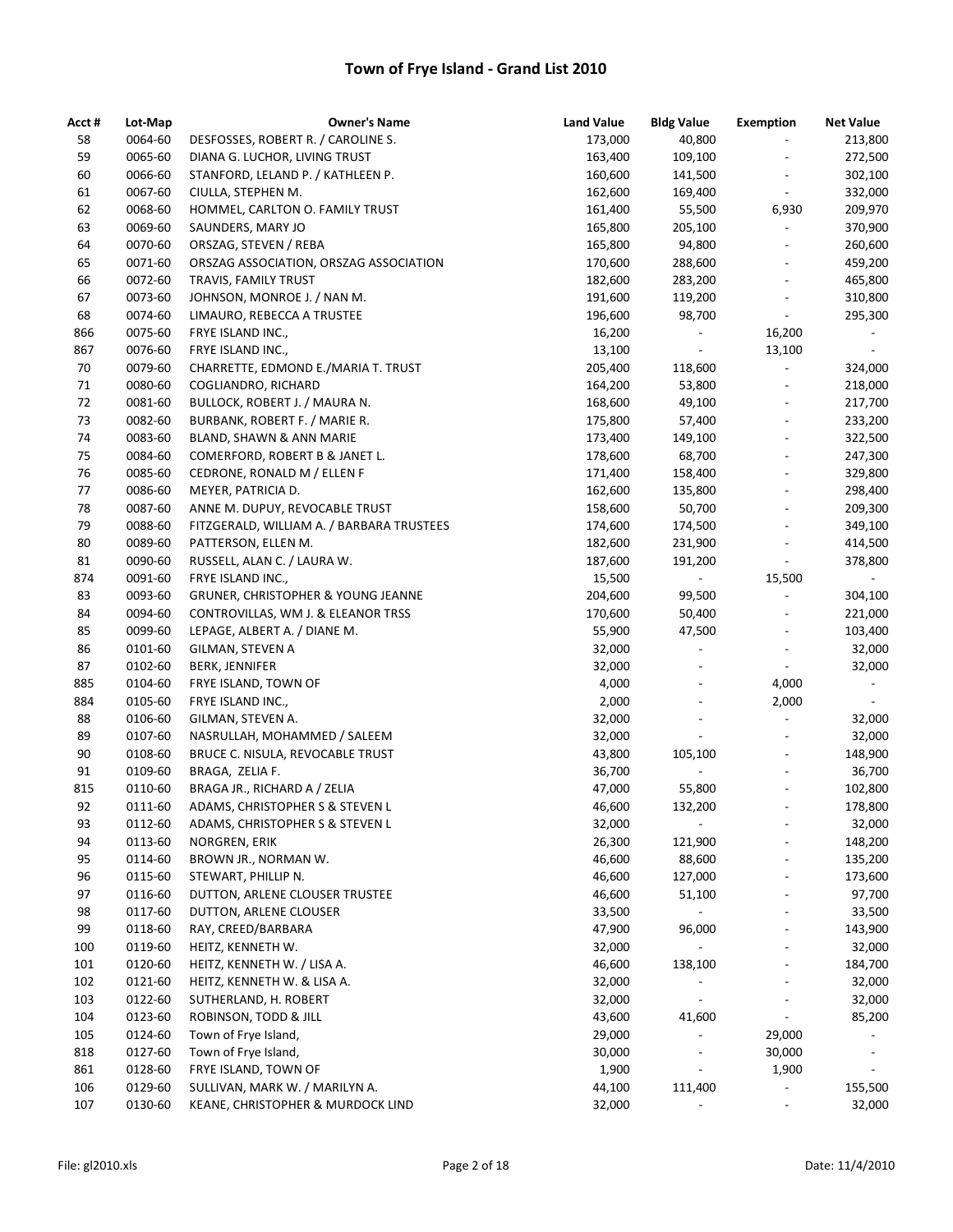| Acct #     | Lot-Map | <b>Owner's Name</b>                                         | <b>Land Value</b> | <b>Bldg Value</b>        | <b>Exemption</b>             | <b>Net Value</b> |
|------------|---------|-------------------------------------------------------------|-------------------|--------------------------|------------------------------|------------------|
| 108        | 0132-60 | FRYE ISLAND, TOWN OF                                        | 3,600             | $\overline{\phantom{a}}$ | 3,600                        |                  |
| 109        | 0134-60 | DAVIS, KENNETH B./BRENDA R.                                 | 46,600            | 113,200                  | $\blacksquare$               | 159,800          |
| 110        | 0135-60 | VON HUSEN, JOHN/SALLY FORD VON HUSEN                        | 32,800            | ÷.                       | $\overline{\phantom{a}}$     | 32,800           |
| 111        | 0136-60 | LUBAS, JOHN M. & TRACEY L.                                  | 52,000            | 37,400                   | $\overline{\phantom{a}}$     | 89,400           |
| 863        | 0137-60 | FRYE ISLAND, TOWN OF                                        | 1,900             | $\overline{\phantom{a}}$ | 1,900                        | $\blacksquare$   |
| 112        | 0138-60 | PLAGE, MICHAEL R AND MARINE                                 | 30,000            | $\overline{\phantom{a}}$ | $\overline{\phantom{a}}$     | 30,000           |
| 113        | 0139-60 | PLAGE, MICHAEL R                                            | 45,600            | 108,500                  | $\qquad \qquad \blacksquare$ | 154,100          |
| 114        | 0140-60 | OCONNOR, LOIS A.                                            | 31,000            | $\overline{\phantom{a}}$ |                              | 31,000           |
| 115        | 0141-60 | HIRSCH, JAMES R. / BETH A.                                  | 45,900            | 150,100                  | $\overline{\phantom{a}}$     | 196,000          |
| 116        | 0142-60 | CORTHELL, JAMES                                             | 31,600            | $\overline{\phantom{a}}$ | $\overline{\phantom{a}}$     | 31,600           |
| 117        | 0143-60 | WILSON, DONALD / JANE M.                                    | 46,300            | 71,100                   | $\overline{\phantom{a}}$     | 117,400          |
| 118        | 0144-60 | PHELAN, DAVID M.                                            | 31,900            | $\blacksquare$           | $\qquad \qquad \blacksquare$ | 31,900           |
| 119        | 0145-60 | ATKINSON, JOHN A. / JACQUELINE A.                           | 44,900            | 133,500                  | $\overline{\phantom{a}}$     | 178,400          |
| 120        | 0146-60 | TULLOCH, COLLEEN M. & JOHN G                                | 47,900            | 84,200                   | $\overline{\phantom{a}}$     | 132,100          |
| 121        | 0147-60 | BRYANT, JAY                                                 | 47,500            |                          | $\qquad \qquad \blacksquare$ | 47,500           |
| 122        | 0148-60 | 5G'S, TRUST                                                 | 48,000            | 56,700                   |                              | 104,700          |
| 123        | 0149-60 | LACERTE, FAMILY TRUST OF 2007                               | 48,500            | 227,700                  | $\overline{\phantom{a}}$     | 276,200          |
| 124        | 0150-60 | SAUNDERS, MICHAEL / MARY JO                                 | 32,700            | $\overline{\phantom{a}}$ | $\qquad \qquad \blacksquare$ | 32,700           |
| 125        | 0151-60 | BROWN, JOHN R & PATRICIA P                                  | 46,300            | 105,500                  | $\frac{1}{2}$                | 151,800          |
| 126        | 0152-60 | <b>BROWN, PATRICIA</b>                                      | 34,300            | $\qquad \qquad -$        | $\overline{a}$               | 34,300           |
| 127        | 0153-60 | JOHNSON, MONROE J. / NAN M.                                 | 33,900            | $\blacksquare$           | $\overline{\phantom{a}}$     | 33,900           |
| 128        | 0154-60 | ANTON, JAY E.                                               | 48,100            | 53,600                   | $\overline{\phantom{a}}$     | 101,700          |
| 129        | 0155-60 | ALBINO, STEPHEN A.                                          | 45,700            | 78,500                   | $\qquad \qquad \blacksquare$ | 124,200          |
| 130        | 0156-60 | TORIGIAN, STEVEN / MICHELLE                                 | 47,500            | 47,600                   |                              | 95,100           |
| 132        | 0158-60 | CLARK, WATSON / JOANNE                                      | 57,300            | 167,600                  | $\overline{\phantom{a}}$     | 224,900          |
| 133        | 0159-60 | MC CARTHY, TIMOTHY E. / MARY A.                             | 46,600            | 125,700                  | $\overline{\phantom{a}}$     | 172,300          |
| 134        | 0160-60 | BRAUN, WILLIAM / ELENOR                                     | 56,600            | 254,800                  | $\overline{\phantom{a}}$     | 311,400          |
| 136        | 0162-60 | BOYD, ROBERT E. / GERALDINE A.                              | 46,600            | 95,800                   | $\overline{\phantom{a}}$     | 142,400          |
| 137        | 0163-60 | MACLEOD, SCOTT & ERIN                                       | 34,700            | $\overline{\phantom{a}}$ | $\overline{\phantom{a}}$     | 34,700           |
| 138        | 0164-60 | HURLEY, MICHAEL / ANNE                                      | 56,400            | 47,200                   | $\overline{\phantom{a}}$     | 103,600          |
| 139        | 0166-60 | SHAUGHNESSEY, DAVID G. / JOAN E.                            | 46,200            | 86,300                   |                              | 132,500          |
| 140        | 0167-60 | KILBURN, STEVEN P.                                          | 45,200            | 67,000                   | $\overline{\phantom{a}}$     | 112,200          |
| 141        | 0168-60 | MEAD, ANDREW & DEIDRE                                       | 26,800            | $\blacksquare$           |                              | 26,800           |
| 142        | 0169-60 | KIRNER, MICHAL K. / MARIANNE E.                             | 43,300            | 107,100                  | $\overline{\phantom{a}}$     | 150,400          |
| 143        | 0170-60 | CIARCIA, MICHAEL A. / MARGARET A.                           | 46,600            | 84,100                   | $\qquad \qquad \blacksquare$ | 130,700          |
| 144        | 0171-60 | CIARCIA, MARGARET A.                                        | 32,000            | $\blacksquare$           | $\overline{\phantom{a}}$     | 32,000           |
| 145        | 0172-60 |                                                             | 46,600            | 52,500                   |                              | 99,100           |
| 146        | 0173-60 | LAMPARELLI, MICHAEL D & SUSAN R<br>KOCH-GOVERT, KIMBERLY L. | 33,700            | $\frac{1}{2}$            | $\overline{\phantom{a}}$     | 33,700           |
| 147        | 0174-60 |                                                             | 55,900            | 183,100                  |                              |                  |
|            |         | TETLER, ERIC & REBECCA                                      |                   |                          |                              | 239,000          |
| 148<br>149 | 0176-60 | FRYE ISLAND INC.,                                           | 2,100             |                          | 2,100                        |                  |
|            | 0201-60 | FLOWERDEW, LOUISE A.                                        | 225,500           | 227,200                  |                              | 452,700          |
| 151        | 0203-60 | COVILLE, MARK P. / LYNDA C.                                 | 176,900           | 149,800                  | $\overline{\phantom{a}}$     | 326,700          |
| 892        | 0204-60 | FRYE ISLAND INC.,                                           | 13,900            | $\sim$                   | 13,900                       |                  |
| 152        | 0205-60 | KANE, CATHERINE D. TRUSTEE                                  | 172,200           | 248,100                  | $\overline{\phantom{a}}$     | 420,300          |
| 153        | 0206-60 | ROSEN, CRAIG H. / CAMMI L.                                  | 238,100           | 217,700                  | $\overline{\phantom{a}}$     | 455,800          |
| 891        | 0207-60 | FRYE ISLAND INC.,                                           | 13,900            | $\blacksquare$           | 13,900                       | $\sim$           |
| 154        | 0208-60 | TEDFORD, GREGORY S. / MARIE T.                              | 162,000           | 162,600                  |                              | 324,600          |
| 155        | 0209-60 | FANTASIA, ROBERT / SUZANNE                                  | 166,800           | 71,500                   |                              | 238,300          |
| 156        | 0210-61 | EPSTEIN, RONALD A. / EILEEN M.                              | 171,100           | 58,600                   |                              | 229,700          |
| 157        | 0211-61 | SANSONETTI, ROBERT / ANDREA                                 | 196,900           | 74,500                   | $\overline{\phantom{a}}$     | 271,400          |
| 158        | 0212-61 | ROGERS JR., SIDNEY D. / ANNE M.                             | 171,900           | 106,900                  | $\overline{\phantom{a}}$     | 278,800          |
| 159        | 0213-61 | MACK, JOHN R. & PENDA LAURA M.                              | 220,200           | 129,400                  | $\qquad \qquad \blacksquare$ | 349,600          |
| 822        | 0215-61 | MACK, JOHN R & PENDA LAURA M                                | $\sim$            |                          |                              |                  |
| 160        | 0216-61 | CHALMERS JR., EDWARD                                        | 149,000           | $\overline{\phantom{a}}$ | $\overline{\phantom{a}}$     | 149,000          |
| 161        | 0217-61 | PETER D. & NANCI E. SALINGER, TRUSTEES                      | 174,800           | 44,800                   |                              | 219,600          |
| 162        | 0218-61 | JOHNSON, DAVID R.                                           | 177,700           | 45,600                   |                              | 223,300          |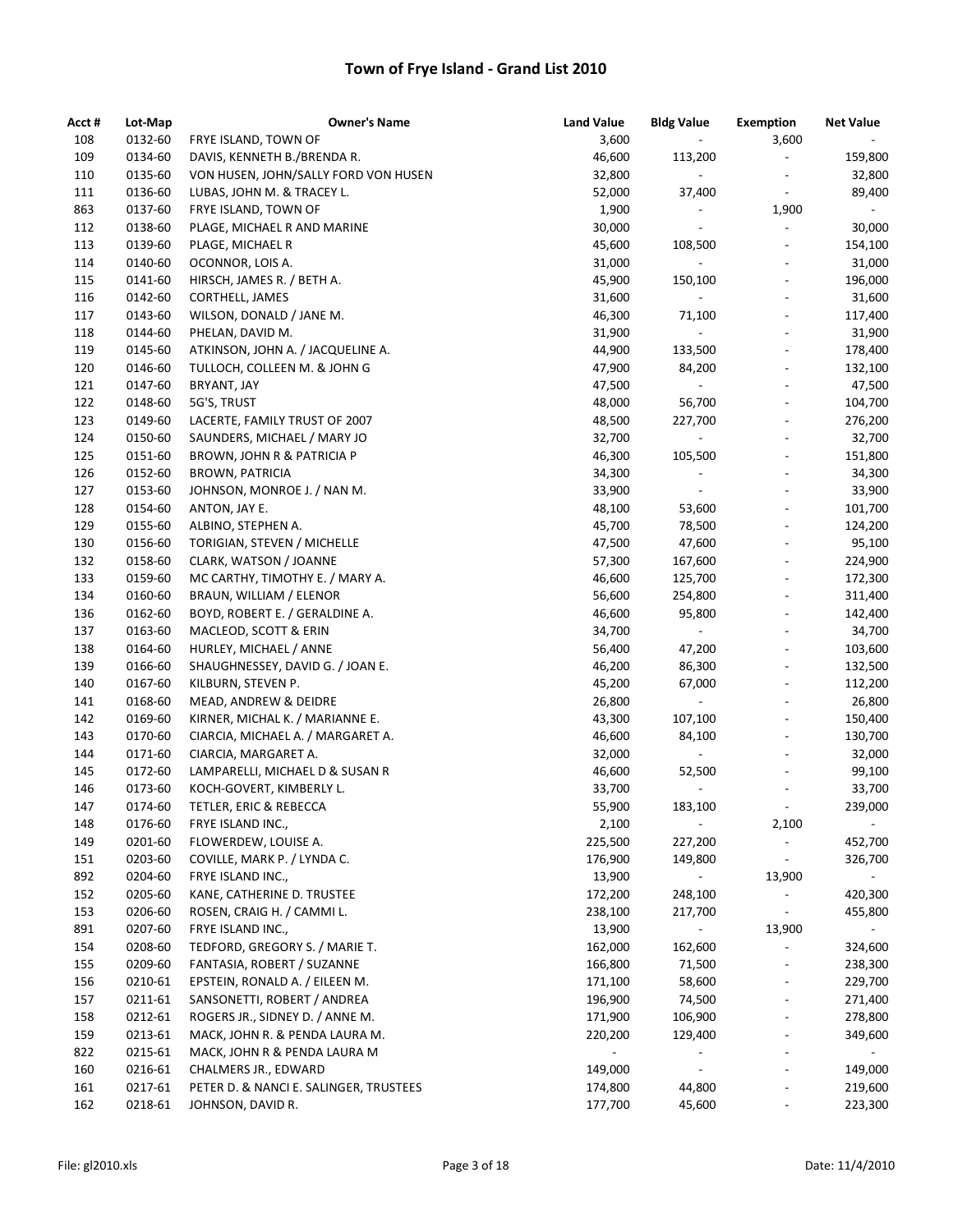| Acct # | Lot-Map | <b>Owner's Name</b>                   | <b>Land Value</b> | <b>Bldg Value</b>        | <b>Exemption</b>         | <b>Net Value</b>         |
|--------|---------|---------------------------------------|-------------------|--------------------------|--------------------------|--------------------------|
| 163    | 0219-61 | NANNOLA, PATRICK L. / NANCY           | 214,200           | 128,700                  | $\overline{\phantom{a}}$ | 342,900                  |
| 165    | 0221-61 | BRYANT, KENNETH H & IRMGARD K TTEES   | 171,800           | 85,000                   | $\overline{a}$           | 256,800                  |
| 166    | 0222-61 | WAGNER, AMY / DAVE                    | 171,800           | 203,900                  | $\frac{1}{2}$            | 375,700                  |
| 167    | 0223-61 | TRUEMAN, CHERYL & CRAIG TRUSTEES      | 218,000           | 92,000                   | $\overline{a}$           | 310,000                  |
| 169    | 0225-61 | TOOMEY, TIMOTHY A                     | 59,300            | $\overline{\phantom{a}}$ | $\overline{\phantom{a}}$ | 59,300                   |
| 911    | 0226-61 | FRYE ISLAND, TOWN OF                  | 15,600            |                          | 15,600                   | $\overline{\phantom{a}}$ |
| 1016   | 0230-61 | FRYE ISLAND, TOWN OF                  | 30,900            |                          | 30,900                   | $\overline{\phantom{a}}$ |
| 170    | 0236-61 | FRYE ISLAND, TOWN OF                  | 25,900            | $\overline{\phantom{a}}$ | 25,900                   | $\overline{\phantom{a}}$ |
| 171    | 0237-61 | BREEN, JAMES / DIANE                  | 28,600            | $\overline{\phantom{a}}$ | $\overline{\phantom{a}}$ | 28,600                   |
| 172    | 0238-61 | SAVAGE, TODD S. / LINDA M. & PRENT    | 41,200            | 116,700                  | $\overline{\phantom{a}}$ | 157,900                  |
| 173    | 0239-61 | RACKLEY, LOUISE M.                    | 54,800            | 135,100                  | $\frac{1}{2}$            | 189,900                  |
| 174    | 0241-61 | LEAVITT, WILLIAM Z. / PATRICIA M.     | 167,700           | 66,900                   | $\overline{\phantom{a}}$ | 234,600                  |
| 175    | 0242-61 | STONE, STEPHANIE T.                   | 176,600           | 129,700                  | $\frac{1}{2}$            | 306,300                  |
| 176    | 0243-61 | BREEN, JAMES / DIANE                  | 175,900           | 133,900                  | $\frac{1}{2}$            | 309,800                  |
| 177    | 0244-61 | CONLON, NANCY M.                      | 169,200           | 63,600                   | $\overline{a}$           | 232,800                  |
| 178    | 0245-61 | EASTMAN, WARREN O. / PATRICIA LIVI    | 163,600           | 71,000                   | $\overline{\phantom{a}}$ | 234,600                  |
| 179    | 0246-61 | STORER, SANDRA A. / JAMES A.          | 195,100           | 113,700                  | $\overline{a}$           | 308,800                  |
| 180    | 0247-61 | LEONARD, DOROTHY L TRUSTEE            | 172,000           | 111,300                  | $\overline{a}$           | 283,300                  |
| 181    | 0248-61 | WELTER MAINE REALTY TRUST             | 164,100           | 108,500                  | $\frac{1}{2}$            | 272,600                  |
| 182    | 0249-61 | BARRY, JAMES F. / CORNELIA M.         | 157,900           | 84,400                   | $\overline{a}$           | 242,300                  |
| 183    | 0250-61 | MORIARTY, WILLIAM F.                  | 161,700           | 79,300                   | $\overline{a}$           | 241,000                  |
| 184    | 0251-61 | BROWNSTEIN, SYLVIA R. TRUSTEE         | 205,100           | 138,500                  | $\overline{a}$           | 343,600                  |
| 186    | 0253-61 | OLCOTT JR, JOHN Z / LISA M            | 165,800           | 91,700                   | $\overline{a}$           | 257,500                  |
| 187    | 0254-61 | DOYLE, MARY E & ROBERT                | 201,800           | 229,400                  | $\overline{a}$           | 431,200                  |
| 189    | 0256-61 | SULLIVAN, JOSEPH D. / EILEEN          | 140,700           | 102,000                  | $\overline{a}$           | 242,700                  |
| 190    | 0257-61 | GIGGEY, ROBERT W. / KATHLEEN T.       | 156,700           | 102,000                  | $\overline{a}$           | 258,700                  |
| 191    | 0259-61 | BOVE, SUZANNE                         | 156,900           | 51,700                   | $\overline{a}$           | 208,600                  |
| 192    | 0260-61 | FRYE TWO SIXTY ONE, REALTY TRUST      | 190,800           | 152,900                  | $\frac{1}{2}$            | 343,700                  |
| 193    | 0262-61 | FRYE TWO SIXTY, REALTY TRUST          | 137,200           |                          | $\frac{1}{2}$            | 137,200                  |
| 194    | 0263-61 | HUSSELBEE, CARL & MICHELLE            | 154,100           | 122,900                  | $\overline{a}$           | 277,000                  |
| 195    | 0265-61 | PORELL, JANICE A. FAMILY TRUST        | 179,200           | 121,500                  | $\frac{1}{2}$            | 300,700                  |
| 197    | 0266-61 | RICHARD E. GIGGEY, TRUST              | 148,400           | 115,900                  | $\frac{1}{2}$            | 264,300                  |
| 198    | 0267-61 | SMART, JOHN F. & PATRICIA E.          | 154,600           | 160,600                  | $\overline{a}$           | 315,200                  |
| 199    | 0268-61 | SPEED, WILLIAM J.                     | 155,200           | 109,400                  | $\overline{a}$           | 264,600                  |
| 200    | 0269-61 | NUN, JOHN B. / MIRIAM J. TRUSTEES     | 154,900           | 163,000                  | $\overline{a}$           | 317,900                  |
| 201    | 0270-61 | GAUDET, ANNE M & DELLACROCE KJ        | 152,400           | 101,700                  | $\frac{1}{2}$            | 254,100                  |
| 202    | 0271-61 | ARANYI, STEVEN F. / BARBARA A.        | 143,000           | 66,100                   | $\overline{a}$           | 209,100                  |
| 203    | 0272-61 | SCARRITT, SUSAN D. & EVANS BETH D     | 138,800           | 108,700                  | $\frac{1}{2}$            | 247,500                  |
| 204    | 0273-61 | ZEA, H. MICHAEL                       | 164,000           | 18,900                   |                          | 182,900                  |
| 205    | 0274-61 | RICE, GEOFFREY I.                     | 128,100           | $\overline{\phantom{a}}$ |                          | 128,100                  |
| 206    | 0275-61 | RICE, HARRIET S.                      | 178,700           | 197,900                  |                          | 376,600                  |
| 207    | 0276-61 | PERRY, PHIL M. / NANCY S. TTEES       | 160,200           | 259,600                  |                          | 419,800                  |
| 208    | 0277-61 | VANDE HEI, RICHARD P. / ELAINE A.     | 151,800           | 145,000                  |                          | 296,800                  |
| 209    | 0278-61 | REALI, FRANK / CARMELA A.             | 146,600           | 8,900                    | $\overline{\phantom{m}}$ | 155,500                  |
| 210    | 0279-61 | SCHIESSER, WILLIAM D.                 | 144,400           | 103,700                  | $\overline{\phantom{0}}$ | 248,100                  |
| 211    | 0280-61 | VESPRINI, MICHAEL / ALECIA            | 168,000           | 106,300                  |                          | 274,300                  |
| 212    | 0281-62 | LENTINE, PETER J                      | 167,200           | 184,500                  |                          | 351,700                  |
| 213    | 0282-62 | PETERSON, PAUL T.                     | 166,700           | 83,900                   |                          | 250,600                  |
| 912    | 0283-61 | ROSS, ALAN / KATHLEEN                 | 56,400            | $\overline{\phantom{a}}$ | $\overline{a}$           | 56,400                   |
| 214    | 0284-62 | LUTZ, RONALD W. / JEAN C.             | 168,400           | 80,500                   | $\overline{\phantom{a}}$ | 248,900                  |
| 215    | 0285-62 | WRZESINSKY, ERNEST R. / LORRAINE TTEE | 167,500           | 95,100                   | $\overline{a}$           | 262,600                  |
| 216    | 0286-62 | CLEMENT, ANTON S. / SONDRA R.         | 168,200           | 176,200                  | $\blacksquare$           | 344,400                  |
| 217    | 0287-62 | MORIN, GRACE M.                       | 170,300           | 44,600                   | 11,088                   | 203,812                  |
| 218    | 0288-62 | SULLIVAN, MARK W. / MARILYN A.        | 154,400           | 214,600                  |                          | 369,000                  |
| 219    | 0289-62 | HANCHETT, PATRICIA B.                 | 163,000           | 132,600                  |                          | 295,600                  |
| 220    | 0290-62 | HANCHETT, KENNETH                     | 139,700           |                          |                          | 139,700                  |
|        |         |                                       |                   |                          |                          |                          |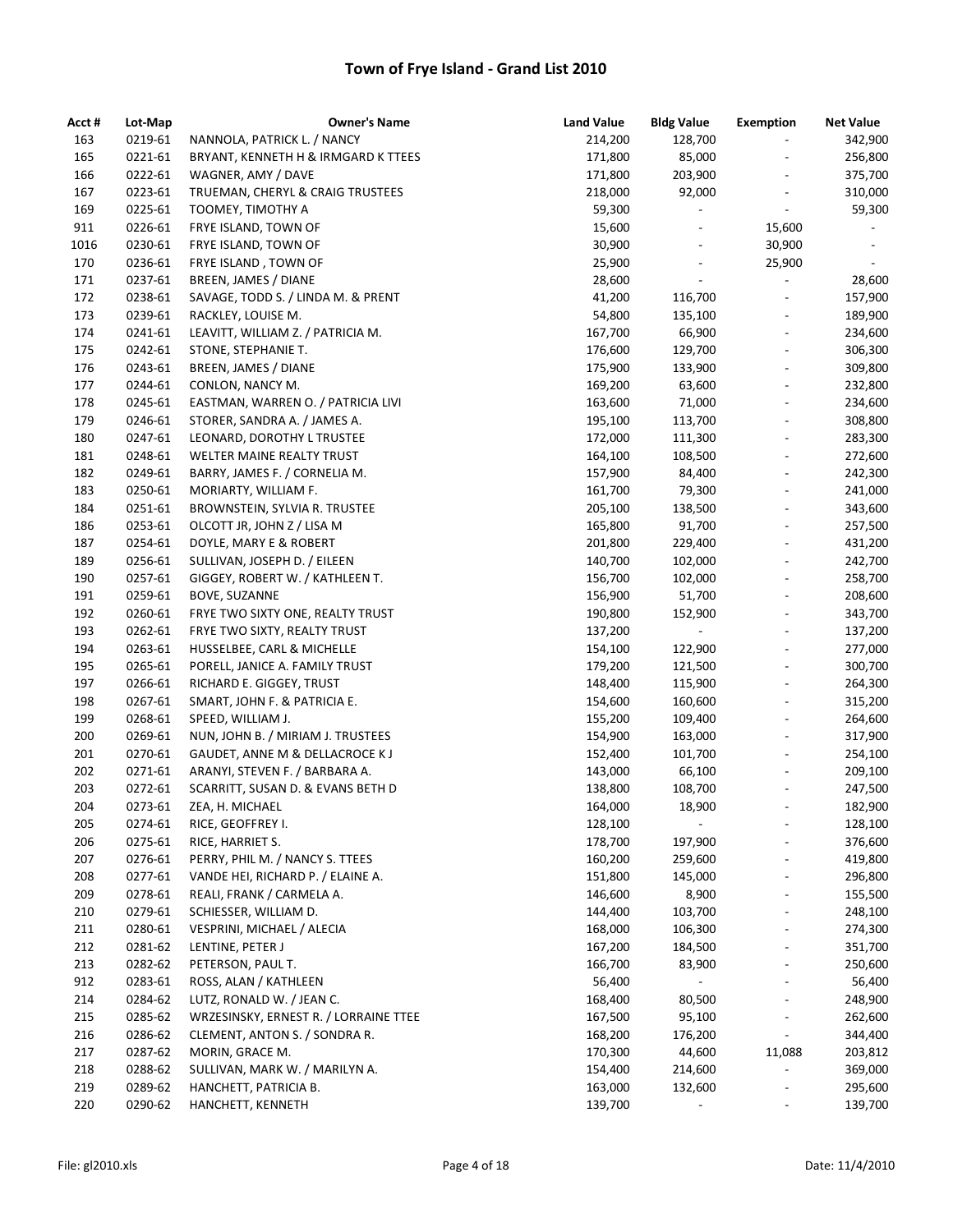| Acct # | Lot-Map | <b>Owner's Name</b>                     | <b>Land Value</b> | <b>Bldg Value</b>            | Exemption                    | <b>Net Value</b>         |
|--------|---------|-----------------------------------------|-------------------|------------------------------|------------------------------|--------------------------|
| 221    | 0291-62 | OHANESIAN, JACOB H. / CHARLOTTE         | 160,600           | 130,600                      | $\overline{\phantom{a}}$     | 291,200                  |
| 222    | 0292-62 | DEFELICE, ROBERT J                      | 162,100           | 132,100                      |                              | 294,200                  |
| 223    | 0293-62 | NANNOLA, VALERIE CAVANAUGH              | 165,100           | 168,700                      | $\overline{\phantom{a}}$     | 333,800                  |
| 223    | 0293-62 | NANNOLA, VALERIE CAVANAUGH              |                   | $\overline{\phantom{a}}$     | $\blacksquare$               | $\blacksquare$           |
| 913    | 0294-60 | FRYE ISLAND INC.,                       | 13,000            | $\sim$                       | 13,000                       | $\overline{\phantom{a}}$ |
| 224    | 0295-62 | FREDERICK, MARION H.                    | 204,700           | 276,000                      | $\frac{1}{2}$                | 480,700                  |
| 225    | 0297-62 | BOND, DAVID M & HEIDI L                 | 146,900           | 122,600                      | $\qquad \qquad \blacksquare$ | 269,500                  |
| 226    | 0298-62 | BELL, DENISE B.                         | 173,100           | 214,000                      | $\blacksquare$               | 387,100                  |
| 227    | 0299-62 | DAVIS, DONALD E. / LAURA C.             | 172,200           | 130,600                      | $\overline{\phantom{a}}$     | 302,800                  |
| 228    | 0300-62 | CATALANO, STEVEN D & CHRISTIN L         | 165,000           | 127,000                      | $\overline{\phantom{a}}$     | 292,000                  |
| 229    | 0301-60 | BONNESON, WADE R. & MELISSA             | 51,800            | 85,400                       | $\overline{\phantom{a}}$     | 137,200                  |
| 230    | 0302-60 | DYSENCHUK, PAUL B. / DAVID J.           | 51,700            | 46,300                       | $\overline{\phantom{a}}$     | 98,000                   |
| 231    | 0303-60 | FLAHIVE, LINDA C.                       | 34,500            | $\overline{\phantom{a}}$     | $\overline{\phantom{a}}$     | 34,500                   |
| 232    | 0304-60 | FLAHIVE, PAUL E. / LINDA C.             | 33,800            | $\overline{\phantom{a}}$     | $\overline{\phantom{a}}$     | 33,800                   |
| 233    | 0305-60 | SPRING, PHILIP / KAREN                  | 46,100            | 84,200                       | $\overline{a}$               | 130,300                  |
| 234    | 0306-60 | PHELAN, DAVID & PAMELA                  | 31,500            | $\equiv$                     | $\blacksquare$               | 31,500                   |
| 235    | 0307-60 | TALVY, PETER R. / NANCY L.              | 46,600            | 104,900                      | $\overline{\phantom{a}}$     | 151,500                  |
| 236    | 0308-60 | ZARRELLA, ALEXANDER F. / ROBERTA E      | 45,600            | 118,000                      | $\Box$                       | 163,600                  |
| 893    | 0310-60 | FRYE ISLAND INC.,                       | 2,100             | $\omega_{\rm{eff}}$          | 2,100                        | $\sim$                   |
| 237    | 0311-60 | CASEY, JOSEPH P/MICHELLE M.             | 46,400            | 180,300                      | $\blacksquare$               | 226,700                  |
| 238    | 0312-61 | RUSSO, ROBERT T. / JEAN L.              | 46,700            | 48,800                       | $\blacksquare$               | 95,500                   |
| 239    | 0313-61 | TEDFORD, GREGORY S. / MARIE T.          | 47,800            | 96,300                       | $\overline{\phantom{0}}$     | 144,100                  |
| 240    | 0314-61 | TRENCHARD, WILLIAM A. / JOYCE L.        | 48,900            | 95,300                       | $\frac{1}{2}$                | 144,200                  |
| 242    | 0316-61 | RILEY, BRIAN / CAROL                    | 57,400            | 66,500                       | $\frac{1}{2}$                | 123,900                  |
| 243    | 0317-61 | COUGHLIN, RICHARD J.                    | 46,200            | 83,200                       | $\overline{\phantom{a}}$     | 129,400                  |
| 244    | 0318-61 | ASPESI, RICHARD B. / MARY E.            | 45,400            | 76,100                       | $\overline{\phantom{a}}$     | 121,500                  |
| 245    | 0320-61 | KIRSCHENBAUM, MELVIN / ARLENE R.        | 53,400            | 59,600                       | $\blacksquare$               | 113,000                  |
| 914    | 0322-60 | FRYE ISLAND, TOWN OF                    | 1,600             | $\sim$                       | 1,600                        | $\sim$                   |
| 246    | 0323-61 | KUIKEN, JAMES L. / JOYCE C.             | 45,000            | 62,500                       | 11,088                       | 96,412                   |
| 915    | 0326-60 | FRYE ISLAND, TOWN OF                    | 6,400             | $\overline{\phantom{a}}$     | 6,400                        | $\overline{\phantom{a}}$ |
| 247    | 0331-61 | JORDAN, JAMES / STEPHANIE A.            | 31,800            |                              | $\overline{a}$               | 31,800                   |
| 248    | 0337-61 | SHARPE, BERNARD N & PATRICIA A TRUSTEES | 48,700            | 104,700                      |                              | 153,400                  |
| 249    | 0338-61 | HODGE, JOHN A. / THERESA B.             | 50,400            | 76,600                       | $\overline{\phantom{a}}$     | 127,000                  |
| 250    | 0340-61 | FLEISCHMAN, STEPHEN H                   | 49,500            | 101,600                      | $\overline{\phantom{a}}$     | 151,100                  |
| 251    | 0341-61 | KURGAN JR., ANTHONY M & JOSEPHINE       | 47,800            | 100,100                      | $\overline{\phantom{a}}$     | 147,900                  |
| 252    | 0342-61 | MUSOROFITI, JOHN / LENORE               | 46,500            | 123,500                      | $\blacksquare$               | 170,000                  |
| 253    | 0343-61 | MUSOROFITI, LENORE                      | 31,900            | $\sim$                       | $\overline{\phantom{a}}$     | 31,900                   |
| 254    | 0344-61 | LIMING, STEPHEN C. / MICHELLE           | 46,100            | 97,100                       | $\overline{\phantom{a}}$     | 143,200                  |
| 255    | 0345-61 | LANNON, ROBERT E & MICHAEL C &          | 42,700            | 62,500                       |                              | 105,200                  |
| 256    | 0347-61 | WILSON, SCOTT G.                        | 44,800            | 172,800                      |                              | 217,600                  |
| 257    | 0348-61 | OLCOTT JR., JOHN Z / LISA M             | 3,700             |                              |                              | 3,700                    |
| 917    | 0349-61 | FRYE ISLAND INC.,                       | 1,900             |                              | 1,900                        |                          |
| 258    | 0350-61 | FRYE ISLAND, TOWN OF                    | 18,200            |                              | 18,200                       | $\overline{\phantom{a}}$ |
| 259    | 0351-61 | <b>BROWN, JANICE</b>                    | 27,800            | $\qquad \qquad \blacksquare$ | $\overline{\phantom{a}}$     | 27,800                   |
| 260    | 0352-61 | BROWN, CHARLES H. / JANICE              | 44,000            | 105,300                      | $\qquad \qquad \blacksquare$ | 149,300                  |
| 261    | 0353-61 | GIGGEY, ROBERT W. / KATHLEEN T.         | 31,600            |                              | $\overline{\phantom{0}}$     | 31,600                   |
| 262    | 0354-61 | LEWIS, SARA                             | 46,200            | 104,300                      |                              | 150,500                  |
| 263    | 0355-61 | BICKUM, CHRISTOPHER D. / ALLISON M      | 49,700            | 75,900                       |                              | 125,600                  |
| 264    | 0356-61 | DAVIS, RICHARD A.                       | 49,600            | 101,000                      |                              | 150,600                  |
| 265    | 0357-61 | WALENCEWICZ, DAVID/JODI                 | 32,400            |                              | $\qquad \qquad \blacksquare$ | 32,400                   |
| 266    | 0358-61 | LARHETTE, SIDNEY W. / MARLENE A.        | 47,000            | 101,000                      | $\qquad \qquad \blacksquare$ | 148,000                  |
| 267    | 0359-61 | SULLIVAN, MARK W. / MARILYN A.          | 33,000            |                              | $\overline{\phantom{a}}$     | 33,000                   |
| 268    | 0360-61 | FRYE ISLAND INC.,                       | 23,200            |                              | 23,200                       |                          |
| 269    | 0361-61 | O'CONNOR, JAMES L./LAURETTA L.          | 7,200             | $\overline{\phantom{a}}$     |                              | 7,200                    |
| 918    | 0362-61 | FRYE ISLAND INC.,                       | 2,000             |                              | 2,000                        |                          |
| 270    | 0363-61 | FRYE ISLAND INC.,                       | 6,300             | $\qquad \qquad \blacksquare$ | 6,300                        | $\overline{\phantom{a}}$ |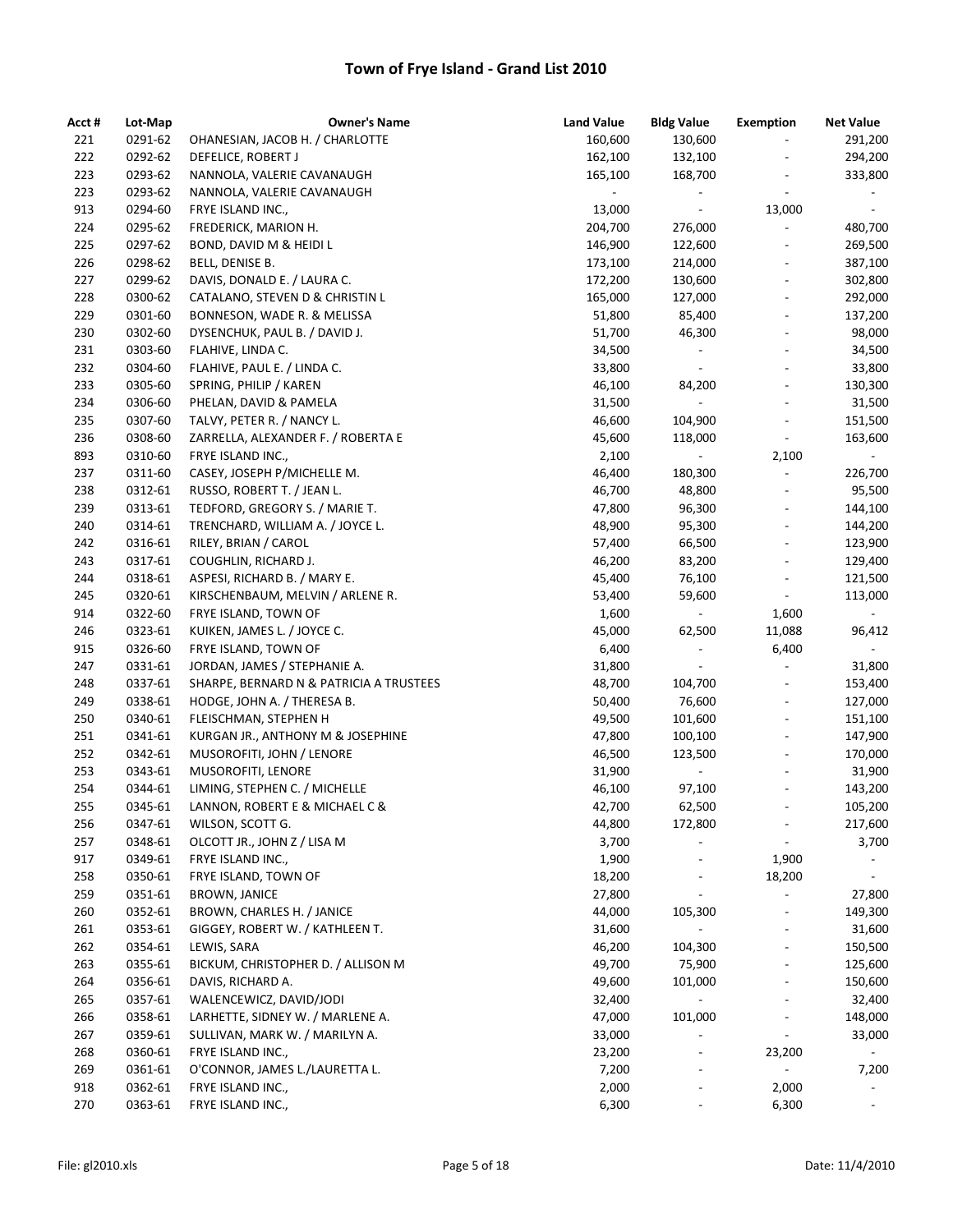| Acct # | Lot-Map | <b>Owner's Name</b>                  | <b>Land Value</b>        | <b>Bldg Value</b>        | <b>Exemption</b>             | <b>Net Value</b>         |
|--------|---------|--------------------------------------|--------------------------|--------------------------|------------------------------|--------------------------|
| 271    | 0364-61 | Town of Frye Island,                 | 19,400                   |                          | 19,400                       |                          |
| 919    | 0365-61 | FRYE ISLAND INC.,                    | 1,900                    |                          | 1,900                        | $\sim$                   |
| 272    | 0366-61 | ZINCK, TRACEY                        | 2,000                    | $\overline{a}$           | $\blacksquare$               | 2,000                    |
| 920    | 0368-61 | FRYE ISLAND INC.,                    | 4,000                    | $\overline{\phantom{a}}$ | 4,000                        | $\blacksquare$           |
| 273    | 0370-61 | REALI, FRANK / CARMELA A.            | 33,400                   | $\overline{\phantom{a}}$ | $\overline{\phantom{a}}$     | 33,400                   |
| 274    | 0371-61 | HUGHES, KATHERINE C & SWEET JASON E  | 50,900                   | 90,900                   |                              | 141,800                  |
| 275    | 0372-61 | HOUSE, PHYLLIS S. & HOUSE RICHARD    | 56,400                   | 64,800                   |                              | 121,200                  |
| 276    | 0374-61 | ANTHONY, DEBORAH A & WESLEY R        | 47,700                   | 153,300                  | $\overline{a}$               | 201,000                  |
| 278    | 0376-62 | BELMORE, RALPH P & JANET E           | 58,400                   | 81,700                   | $\overline{a}$               | 140,100                  |
| 279    | 0377-62 | CAMPBELL, WILFRED P. / KATHLEEN H.   | 47,000                   | 84,800                   | $\overline{a}$               | 131,800                  |
| 280    | 0378-62 | KANNIARD, RANDY / KATHY              | 47,000                   | 189,400                  |                              | 236,400                  |
| 281    | 0379-62 | RICHARD, PAUL B                      | 46,900                   | 107,300                  | $\overline{\phantom{a}}$     | 154,200                  |
| 282    | 0380-62 | ROSS, ALAN W. / KATHLEEN A.          | 46,900                   | 112,700                  | $\qquad \qquad \blacksquare$ | 159,600                  |
| 283    | 0381-62 | MELLO, RICHARD J.                    | 46,800                   | 133,700                  |                              | 180,500                  |
| 284    | 0382-62 | CLEMENT, ANTON S.                    | 32,100                   |                          |                              | 32,100                   |
| 285    | 0383-62 | CLEMENT, JULIE A.                    | 32,100                   | $\overline{\phantom{a}}$ |                              | 32,100                   |
| 286    | 0384-62 | GILMAN, PATRICIA A                   | 46,600                   | 120,200                  |                              | 166,800                  |
| 287    | 0385-62 | GLEESON, DAVID S. / DIANNE L.        | 47,100                   | 68,200                   |                              | 115,300                  |
| 288    | 0386-62 | HUCHTHAUSEN, PETER / KATHLEEN        | 45,700                   | 44,600                   |                              | 90,300                   |
| 289    | 0387-62 | EDWARDS, DEBORAH L                   | 41,100                   | $\overline{\phantom{a}}$ | $\overline{\phantom{0}}$     | 41,100                   |
| 829    | 0389-62 | EDWARDS, DEBORAH L                   | 44,600                   | $\blacksquare$           | $\overline{\phantom{a}}$     | 44,600                   |
| 290    | 0391-62 | CARON, DENNIS T.                     | 47,100                   | 53,300                   | $\overline{a}$               | 100,400                  |
| 291    | 0392-62 | SCHRIMMER, LISA M                    | 56,000                   | 98,000                   |                              | 154,000                  |
| 1065   | 0394-62 | BOND, DAVID M & HEIDI L              | 38,900                   | $\overline{\phantom{a}}$ | $\blacksquare$               | 38,900                   |
| 1066   | 0394-62 | FRYE ISLAND INC.,                    | 12,300                   | $\overline{\phantom{a}}$ | 12,300                       | $\sim$                   |
| 293    | 0395-62 | DAVIS, BARBARA J & TERESA E          | 32,800                   | $\overline{\phantom{0}}$ | $\overline{\phantom{a}}$     | 32,800                   |
| 921    | 0396-62 | FRYE ISLAND INC.,                    | 3,700                    | $\overline{\phantom{a}}$ | 3,700                        | $\sim$                   |
| 294    | 0398-62 | CUSHMAN, ROBERT A.& MARGARET F.      | 52,900                   | 142,800                  | $\blacksquare$               | 195,700                  |
| 295    | 0399-62 | WAGNER, DAVID & AMY T                | 63,600                   | 70,000                   | $\overline{\phantom{a}}$     | 133,600                  |
| 922    | 0401-62 | FRYE ISLAND INC.,                    | 2,100                    |                          | 2,100                        |                          |
| 296    | 0402-62 | WHITE, COONEY SHIRLEY                | 6,000                    |                          |                              | 6,000                    |
| 297    | 0403-62 | WILSON, KEVIN R. / SUSAN J.          | 44,500                   | 134,700                  |                              | 179,200                  |
| 298    | 0500-62 | BLACK, DWAYNE R & MARCIA P           | 233,600                  | 77,700                   | $\overline{a}$               | 311,300                  |
| 299    | 0501-60 | TREACY, LOIS E. TTEE & BEDELL ERIC N | 386,600                  | 122,300                  |                              | 508,900                  |
| 299    | 0501-60 | TREACY, LOIS E. TTEE & BEDELL ERIC N |                          | 25,200                   |                              | 25,200                   |
| 299    | 0501-60 | TREACY, LOIS E. TTEE & BEDELL ERIC N |                          | 61,300                   |                              | 61,300                   |
| 299    | 0501-60 | TREACY, LOIS E. TTEE & BEDELL ERIC N | $\overline{\phantom{a}}$ | 106,400                  | $\qquad \qquad \blacksquare$ | 106,400                  |
| 301    | 0503-61 | DALEY, JEFFREY M. & MARY ANN         | 202,600                  | 29,800                   |                              | 232,400                  |
| 301    | 0503-61 | DALEY, JEFFREY M. & MARY ANN         |                          | 8,600                    |                              | 8,600                    |
| 301    | 0503-61 | DALEY, JEFFREY M. & MARY ANN         | $\overline{\phantom{a}}$ | 6,500                    |                              | 6,500                    |
| 302    | 0504-60 | HEITZ, KENNETH W. & LISA A.          | 38,600                   | 800                      |                              | 39,400                   |
| 303    | 0505-61 | THOMAS, MARK / ROBERTA               | 162,600                  | 105,600                  |                              | 268,200                  |
| 304    | 0506-62 | MCFARLAND, JANISE                    | 490,200                  | 138,600                  |                              | 628,800                  |
| 305    | 0507-60 | HEIMANN, ANTHONY J. & CECILE         | 115,800                  | 54,300                   |                              | 170,100                  |
| 306    | 0508-62 | MACGREGOR III, JOHN W TRUSTEE        | 205,000                  | 250,200                  |                              | 455,200                  |
| 856    | 0510-60 | LA DOW, ROBERT P / CLAIRE M          |                          | $\overline{\phantom{0}}$ | $\overline{\phantom{a}}$     | $\overline{\phantom{a}}$ |
| 307    | 0800-60 | FRYE ISLAND TOWN OF,                 | 9,500                    | $\overline{a}$           | 9,500                        | $\overline{\phantom{a}}$ |
| 308    | 0801-60 | LEDGARD II, HARRY J & LEVY PERRI     | 36,100                   | 37,400                   |                              | 73,500                   |
| 309    | 0802-60 | SAVAGE, TODD S. & LINDA M. & PRENT   | 25,700                   | $\overline{\phantom{0}}$ | $\overline{\phantom{a}}$     | 25,700                   |
|        | 0803-60 |                                      |                          |                          |                              |                          |
| 310    |         | CORNEAU, DAWNMARIE & ROBERT M        | 36,100                   | 96,400                   | $\blacksquare$               | 132,500                  |
| 865    | 0804-60 | FRYE ISLAND, TOWN OF                 | 1,400                    |                          | 1,400                        |                          |
| 311    | 0806-60 | BUXTON, RICHARD / NANCY              | 25,500                   | 5,800                    | $\blacksquare$               | 31,300                   |
| 864    | 0807-60 | FRYE ISLAND, TOWN OF                 | 900                      |                          | 900                          | $\overline{\phantom{a}}$ |
| 312    | 0808-60 | MARTYN, RICHARD / CONSTANCE          | 39,600                   | 59,600                   | $\overline{\phantom{a}}$     | 99,200                   |
| 313    | 0810-60 | RIVARD, JOAN M.                      | 25,700                   |                          |                              | 25,700                   |
| 808    | 0812-60 | RIVARD, JOHN E & Joan M CO-TRUSTEES  | 40,100                   | 134,000                  |                              | 174,100                  |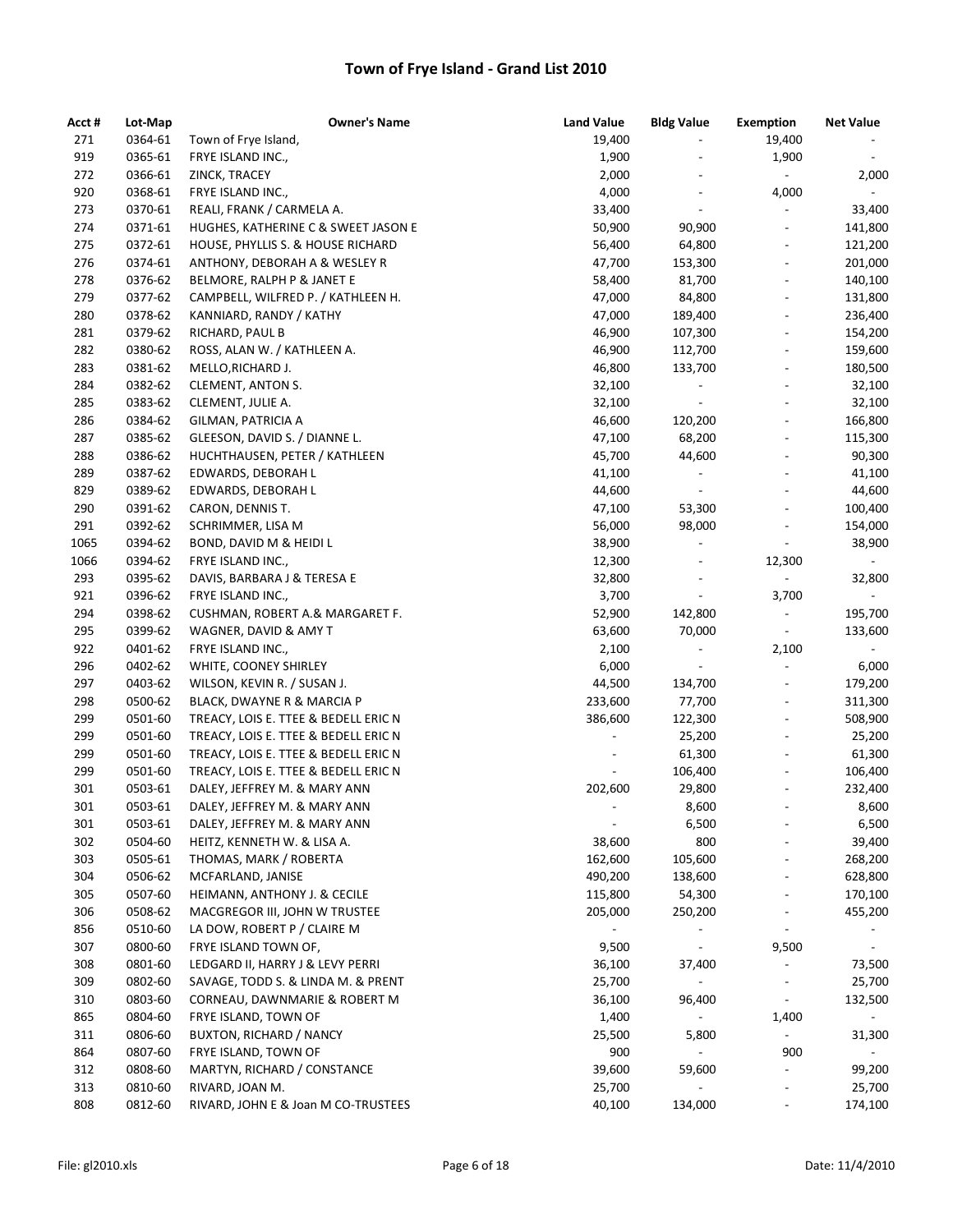| Acct # | Lot-Map | <b>Owner's Name</b>                    | <b>Land Value</b> | <b>Bldg Value</b>            | <b>Exemption</b>             | <b>Net Value</b>         |
|--------|---------|----------------------------------------|-------------------|------------------------------|------------------------------|--------------------------|
| 314    | 0813-60 | RASHID, MARK J. / BARBARA J.           | 40,100            | 62,500                       | $\overline{\phantom{0}}$     | 102,600                  |
| 315    | 0815-60 | LACERTE, RICHARD & JEANNINE TRUSTEES   | 40,100            | 121,400                      | $\overline{a}$               | 161,500                  |
| 316    | 0817-60 | GIELLA, ESTATE OF                      | 25,700            | $\overline{\phantom{a}}$     | $\overline{\phantom{a}}$     | 25,700                   |
| 317    | 0818-60 | FOSTER, BERNARD S. / LINDA T.          | 25,300            | $\overline{\phantom{a}}$     | $\overline{\phantom{a}}$     | 25,300                   |
| 318    | 0819-60 | POLONKA, CHRISTINE                     | 35,700            | 113,200                      | $\overline{\phantom{a}}$     | 148,900                  |
| 319    | 0820-60 | BAGLEY, CHRISTOPHER C. & PAULA L.      | 25,300            |                              | $\frac{1}{2}$                | 25,300                   |
| 320    | 0821-60 | BRISTOL, SALLY A.                      | 35,100            | 114,800                      | $\qquad \qquad \blacksquare$ | 149,900                  |
| 321    | 0822-60 | LOCKE, STEPHEN K/BARBARA A             | 36,100            | 111,400                      | $\overline{\phantom{a}}$     | 147,500                  |
| 322    | 0823-60 | WALDRON, KAREN A.                      | 36,100            | 116,300                      | $\overline{\phantom{a}}$     | 152,400                  |
| 323    | 0824-60 | <b>GIBSON, THERESE B</b>               | 25,700            | $\blacksquare$               | $\overline{\phantom{a}}$     | 25,700                   |
| 324    | 0825-60 | GIBSON, ROBERT A / THERESE B           | 36,100            | 48,800                       | $\qquad \qquad \blacksquare$ | 84,900                   |
| 325    | 0826-60 | GASS, JOHN                             | 9,500             | 5,000                        | $\overline{\phantom{a}}$     | 14,500                   |
| 326    | 0827-60 | GASS, KELLY A                          | 9,500             | 5,000                        | $\overline{\phantom{a}}$     | 14,500                   |
| 327    | 0828-60 | KIVEKAS, STEVEN A. / SUZANNE           | 36,100            | 90,900                       | $\overline{\phantom{a}}$     | 127,000                  |
| 328    | 0829-60 | KAPLAN, MICHAEL D.                     | 36,100            | 110,500                      | $\overline{\phantom{a}}$     | 146,600                  |
| 809    | 0831-60 | O'LEARY, STEPHEN M. & NANCY I.         | 54,600            | 98,300                       | $\overline{\phantom{a}}$     | 152,900                  |
| 887    | 0851-60 | FRYE ISLAND INC.,                      | 1,000             | $\overline{\phantom{a}}$     | 1,000                        |                          |
| 330    | 0852-60 | KELLY, DANA R. / LESLIE M.             | 27,500            | $\overline{\phantom{a}}$     | $\omega_{\rm c}$             | 27,500                   |
| 888    | 0853-60 | FRYE ISLAND INC.,                      | 1,100             | $\blacksquare$               | 1,100                        | $\sim$                   |
| 331    | 0854-60 | HOLGERSEN, HAROLD M./KATHRYN J.        | 37,600            | 66,800                       | $\sim$                       | 104,400                  |
| 889    | 0855-60 | FRYE ISLAND INC.,                      | 1,100             | $\overline{\phantom{a}}$     | 1,100                        | $\sim$                   |
| 332    | 0856-60 | VEINOT, JAN ELLEN                      | 27,200            | $\overline{a}$               | $\overline{\phantom{a}}$     | 27,200                   |
| 890    | 0858-60 | FRYE ISLAND INC.,                      | 1,500             | $\blacksquare$               | 1,500                        | $\sim$                   |
| 333    | 0859-60 | DONIO JR., SAMUEL A. / NANCY M.        | 38,600            | 114,900                      | $\overline{\phantom{a}}$     | 153,500                  |
| 334    | 0860-60 | MILLEY, WARREN L.                      | 42,100            | 32,700                       | $\blacksquare$               | 74,800                   |
| 877    | 0862-60 | FRYE ISLAND INC.,                      | 1,100             | $\overline{\phantom{a}}$     | 1,100                        | $\sim$                   |
| 336    | 0863-60 | MASULLA, RONALD J.                     | 37,600            | 44,800                       | $\omega_{\rm c}$             | 82,400                   |
| 876    | 0866-60 | FRYE ISLAND INC.,                      | 2,100             | $\overline{\phantom{a}}$     | 2,100                        | $\sim$                   |
| 337    | 0868-60 | LEPENVEN, MAURICE E                    | 37,600            | 38,300                       | $\blacksquare$               | 75,900                   |
| 338    | 0869-60 | LEPENVEN, MAURICE E.                   | 27,200            | $\qquad \qquad \blacksquare$ | $\overline{\phantom{a}}$     | 27,200                   |
| 875    | 0870-60 | FRYE ISLAND INC.,                      | 1,100             |                              | 1,100                        |                          |
| 340    | 0872-60 | HICKIE, BRUCE E/ KATHLEEN F/ CAROLYN A | 42,100            | 109,500                      | $\overline{\phantom{a}}$     | 151,600                  |
| 878    | 0873-60 | FRYE ISLAND INC.,                      | 1,100             |                              | 1,100                        |                          |
| 341    | 0874-60 | BROWNE, MARY T.                        | 37,500            | 78,700                       | $\blacksquare$               | 116,200                  |
| 342    | 0875-60 | SIBLEY, MICHELE LEE                    | 37,500            | 73,800                       | $\overline{\phantom{a}}$     | 111,300                  |
| 343    | 0876-60 | FRYE ISLAND, TOWN OF                   | 2,200             | $\blacksquare$               | 2,200                        | $\overline{\phantom{0}}$ |
| 344    | 0877-60 | LARSON, J. BRYAN & LEIGH &             | 37,500            | 79,100                       | $\overline{\phantom{a}}$     | 116,600                  |
| 345    | 0878-60 | HAFEY, HEIDI MOSES                     | 27,100            | $\overline{\phantom{a}}$     | $\overline{\phantom{a}}$     | 27,100                   |
| 879    | 0880-60 | FRYE ISLAND INC.,                      | 1,700             |                              | 1,700                        |                          |
| 346    | 0881-60 | LARSON, BRYAN & MILLER BLAINE N.       | 27,100            |                              | $\overline{\phantom{0}}$     | 27,100                   |
| 347    | 0884-60 | TIBERII, ANTHONY                       | 27,100            |                              | $\overline{\phantom{a}}$     | 27,100                   |
| 881    | 0885-60 | FRYE ISLAND INC.,                      | 2,200             |                              | 2,200                        | $\overline{\phantom{a}}$ |
| 834    | 0887-60 | BUCKLEY, BRIAN D/LISA G                | 48,900            | 119,800                      | $\overline{\phantom{a}}$     | 168,700                  |
| 349    | 0888-60 | LANNON, ROBERT E MICHAEL C &           | 27,100            | ۰.                           |                              | 27,100                   |
| 350    | 0889-60 | PERSSON, STEPHEN / KATHLEEN            | 37,400            | 73,000                       | $\qquad \qquad \blacksquare$ | 110,400                  |
| 351    | 0890-60 | PIRA, DAVID P./RULE LYNN C             | 27,200            |                              | $\overline{\phantom{a}}$     | 27,200                   |
| 352    | 0891-60 | <b>BROADDUS, ANDREW</b>                | 41,600            | 90,000                       | $\overline{\phantom{a}}$     | 131,600                  |
| 882    | 0893-60 | FRYE ISLAND INC.,                      | 1,200             |                              | 1,200                        |                          |
| 354    | 0895-60 | JACKSON, WILLIAM R JR                  | 38,600            | 43,200                       |                              | 81,800                   |
| 355    | 0896-60 | KOCHON, KENT L.& BARBARA H.            | 29,900            | $\overline{\phantom{a}}$     | $\overline{\phantom{a}}$     | 29,900                   |
| 356    | 0897-60 | KOCHON, KENT L                         | 27,200            | $\overline{\phantom{a}}$     | $\overline{\phantom{a}}$     | 27,200                   |
| 357    | 0898-60 | PETERSON, CARL / PATRICIA              | 27,200            |                              | $\overline{\phantom{a}}$     | 27,200                   |
| 358    | 0899-60 | FOSHER, CATHERINE A.                   | 38,400            | 43,600                       | $\overline{\phantom{a}}$     | 82,000                   |
| 359    | 0900-60 | SPITZ, S. LEONARD / IRENE E.           | 38,700            | 66,100                       | $\qquad \qquad \blacksquare$ | 104,800                  |
| 360    | 0901-60 | PAISLEY, MARGARET MORRILL              | 27,200            |                              |                              | 27,200                   |
| 799    | 0902-60 | HAFEY, HEIDI MOSES                     | 27,200            |                              |                              | 27,200                   |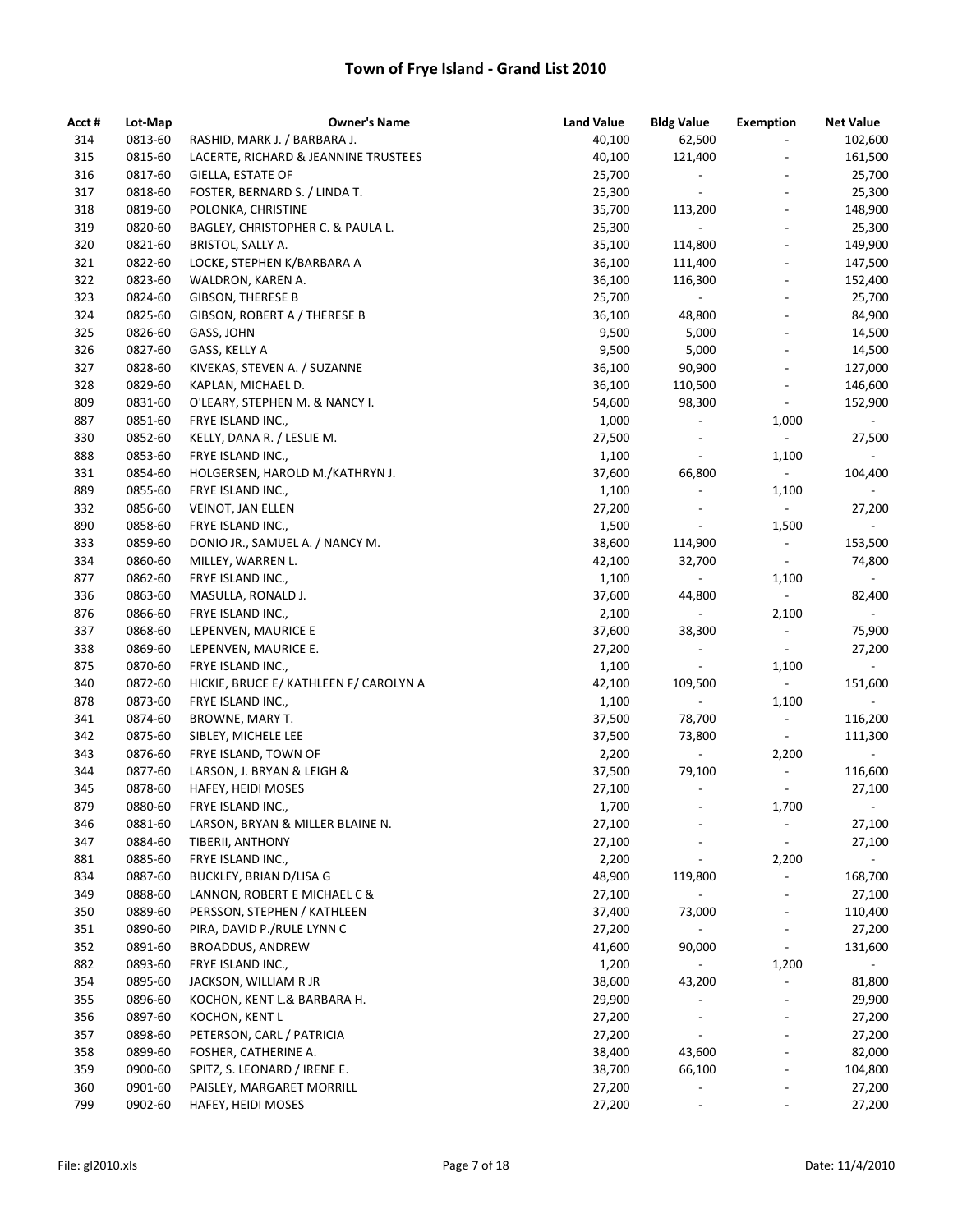| Acct # | Lot-Map | <b>Owner's Name</b>                 | <b>Land Value</b> | <b>Bldg Value</b>            | Exemption                    | <b>Net Value</b>         |
|--------|---------|-------------------------------------|-------------------|------------------------------|------------------------------|--------------------------|
| 361    | 0903-60 | REMILLARD, JEANNETTE                | 3,600             |                              |                              | 3,600                    |
| 362    | 0904-60 | HARTLEY, CAMERON F/KELLY M          | 27,200            |                              |                              | 27,200                   |
| 363    | 0905-60 | KELLEHER, MICHAEL P.                | 27,200            |                              | $\overline{\phantom{a}}$     | 27,200                   |
| 871    | 0906-60 | FRYE ISLAND INC.,                   | 1,100             | $\qquad \qquad \blacksquare$ | 1,100                        | $\sim$                   |
| 364    | 0907-60 | LACERTE, JEFFREY P/PAMELA J         | 37,600            | 127,400                      | $\overline{\phantom{a}}$     | 165,000                  |
| 870    | 0908-60 | FRYE ISLAND INC.,                   | 1,100             | $\overline{\phantom{a}}$     | 1,100                        |                          |
| 365    | 0909-60 | Town of Frye Island, (Tax Acquired) | 15,400            |                              | $\overline{\phantom{a}}$     | 15,400                   |
| 869    | 0911-60 | FRYE ISLAND INC.,                   | 500               | $\overline{a}$               | 500                          | $\sim$                   |
| 366    | 0912-60 | <b>BARNES, GILFORD</b>              | 2,700             | $\overline{\phantom{a}}$     | $\overline{\phantom{a}}$     | 2,700                    |
| 367    | 0914-60 | BURGESS, GREGORY R. & DOROTHY T.    | 41,400            | 120,000                      | $\overline{\phantom{a}}$     | 161,400                  |
| 369    | 0916-60 | WALSH, PATRICIA P.                  | 40,300            | 53,900                       | $\overline{\phantom{a}}$     | 94,200                   |
| 370    | 0917-60 | RICH, TODD B. & RICH JOSEPH C.      | 27,500            | $\overline{\phantom{a}}$     | $\overline{a}$               | 27,500                   |
| 371    | 0918-60 | HASKELL, STEVEN J. & NANCY C.       | 37,900            | 128,500                      | $\overline{\phantom{a}}$     | 166,400                  |
| 868    | 0919-60 | FRYE ISLAND, TOWN OF                | 1,000             |                              | 1,000                        |                          |
| 372    | 0920-60 | KALITA, JOSEPH S. / MARJORY B.      | 25,700            |                              | $\overline{a}$               | 25,700                   |
| 373    | 0921-60 | DRYDEN, CAROL A.                    | 25,700            | $\overline{a}$               | $\overline{\phantom{a}}$     | 25,700                   |
| 374    | 0922-60 | WEED, BRIAN & EVELEIGH & CHERYL     | 25,700            |                              | $\overline{\phantom{a}}$     | 25,700                   |
| 375    | 0923-60 | ASLANIAN, GREGORY J/JANET M         | 25,700            | $\overline{a}$               | $\overline{a}$               | 25,700                   |
| 376    | 0924-60 | KOCH, WILLIAM / LADONNA             | 25,700            |                              | $\overline{a}$               | 25,700                   |
| 377    | 0925-60 | RADUNE, KARL F. / ELIZABETH D.      | 39,200            | 69,500                       | $\blacksquare$               | 108,700                  |
| 872    | 0926-60 | FRYE ISLAND, TOWN OF                | 1,400             | $\overline{\phantom{a}}$     | 1,400                        | $\sim$                   |
| 378    | 0927-60 | KELLY, STEPHEN J. / MARILYN D.      | 29,400            | $\overline{\phantom{a}}$     | $\overline{\phantom{a}}$     | 29,400                   |
| 379    | 0928-60 | O'NEILL, DANIEL C. & PATRICIA L.    | 37,700            | 91,800                       | $\overline{\phantom{a}}$     | 129,500                  |
| 380    | 0929-60 | FRYE ISLAND INC.,                   | 2,700             | $\overline{\phantom{a}}$     | 2,700                        | $\overline{\phantom{a}}$ |
| 381    | 0930-60 | STENZ, ROGER H. / CAROL D.          | 38,400            | 134,100                      | $\overline{\phantom{a}}$     | 172,500                  |
| 382    | 0931-60 | STENZ, CHRISTOPHER S/TODD D         | 28,500            | $\overline{\phantom{a}}$     | $\overline{\phantom{a}}$     | 28,500                   |
| 383    | 0932-60 | TIBERII, ANTHONY                    | 32,600            | $\overline{\phantom{a}}$     | $\overline{a}$               | 32,600                   |
| 384    | 0934-60 | MCOSKER, TOM                        | 38,700            | 81,200                       | $\overline{\phantom{a}}$     | 119,900                  |
| 385    | 1001-60 | DUDICS, JOSEPH R. / JERI L.         | 39,700            | 70,700                       | $\overline{\phantom{a}}$     | 110,400                  |
| 909    | 1004-60 | FRYE ISLAND INC.,                   | 1,300             |                              | 1,300                        |                          |
| 386    | 1005-60 | CUOCO, CHERYL A. / GREGORY          | 39,500            | 53,700                       | $\overline{\phantom{a}}$     | 93,200                   |
| 387    | 1006-60 | BATES, DONNA M TRUSTEE              | 38,800            | 96,500                       | $\overline{a}$               | 135,300                  |
| 388    | 1007-60 | BATES, DONNA MANSOLILLI             | 21,700            | $\overline{a}$               | $\overline{\phantom{a}}$     | 21,700                   |
| 910    | 1008-60 | FRYE ISLAND INC.,                   | 900               | $\overline{\phantom{a}}$     | 900                          |                          |
| 389    | 1009-60 | MARTIN, TIMOTHY R.                  | 26,000            | $\overline{\phantom{a}}$     | $\overline{\phantom{a}}$     | 26,000                   |
| 390    | 1010-60 | GARDNER, STEVEN & SCHNAUCK MARGAR   | 36,100            | 102,500                      | $\overline{\phantom{a}}$     | 138,600                  |
| 391    | 1011-60 | WILMOT SR, WARREN & MARY ROSS       | 9,500             | 42,700                       | $\overline{\phantom{a}}$     | 52,200                   |
| 908    | 1012-60 | FRYE ISLAND INC.,                   | 2,000             | $\overline{\phantom{a}}$     | 2,000                        | $\overline{\phantom{a}}$ |
| 392    | 1014-60 | CUOCO, JOHN B                       | 25,700            |                              |                              | 25,700                   |
| 393    | 1015-60 | THIBODEAU, RICHARD                  | 1,900             |                              | $\overline{\phantom{a}}$     | 1,900                    |
| 907    | 1016-60 | FRYE ISLAND INC.,                   | 900               |                              | 900                          | $\sim$                   |
| 394    | 1017-60 | HERGET, BARBARA D.                  | 36,100            | 80,300                       | $\blacksquare$               | 116,400                  |
| 395    | 1018-60 | MCMAHON JR., FRANCIS M. / ANN I.    | 25,700            | $\blacksquare$               | $\overline{\phantom{a}}$     | 25,700                   |
| 396    | 1022-60 | OXMAN, ROBERT / NATALIE             | 35,300            | 51,400                       | $\blacksquare$               | 86,700                   |
| 904    | 1025-60 | FRYE ISLAND INC.,                   | 900               | $\overline{\phantom{a}}$     | 900                          | $\overline{\phantom{a}}$ |
| 398    | 1026-60 | DAVENPORT II, BURT / SHARON         | 36,100            | 95,800                       | $\overline{\phantom{a}}$     | 131,900                  |
| 399    | 1027-60 | DAVENPORT, SHARON                   | 25,700            | $\overline{\phantom{a}}$     | $\overline{\phantom{a}}$     | 25,700                   |
| 400    | 1029-60 | LEITE, RODNEY AND AMY               | 25,700            |                              |                              | 25,700                   |
| 401    | 1030-60 | ROBINSON, THOMAS                    | 1,900             |                              | $\overline{\phantom{a}}$     | 1,900                    |
| 402    | 1032-60 | FRYE ISLAND INC.,                   | 2,000             |                              | 2,000                        | $\overline{\phantom{a}}$ |
| 403    | 1033-60 | SEGEE, DAVID M/JOYCE S. SEGEE       | 36,100            | 77,400                       | $\overline{\phantom{a}}$     | 113,500                  |
| 404    | 1036-60 | HAM II, WILLIAM                     | 25,700            |                              | $\overline{\phantom{a}}$     | 25,700                   |
| 905    | 1037-60 | FRYE ISLAND INC.,                   | 1,000             |                              | 1,000                        |                          |
| 1063   | 1041-60 | FRYE ISLAND, TOWN OF                | 3,100             |                              | 3,100                        | $\overline{\phantom{a}}$ |
| 405    | 1044-60 | EMERSON, MICHAEL R.                 | 24,400            |                              | $\overline{\phantom{0}}$     | 24,400                   |
| 406    | 1045-60 | GRIFFIN, JAMES G.                   | 1,800             |                              | $\qquad \qquad \blacksquare$ | 1,800                    |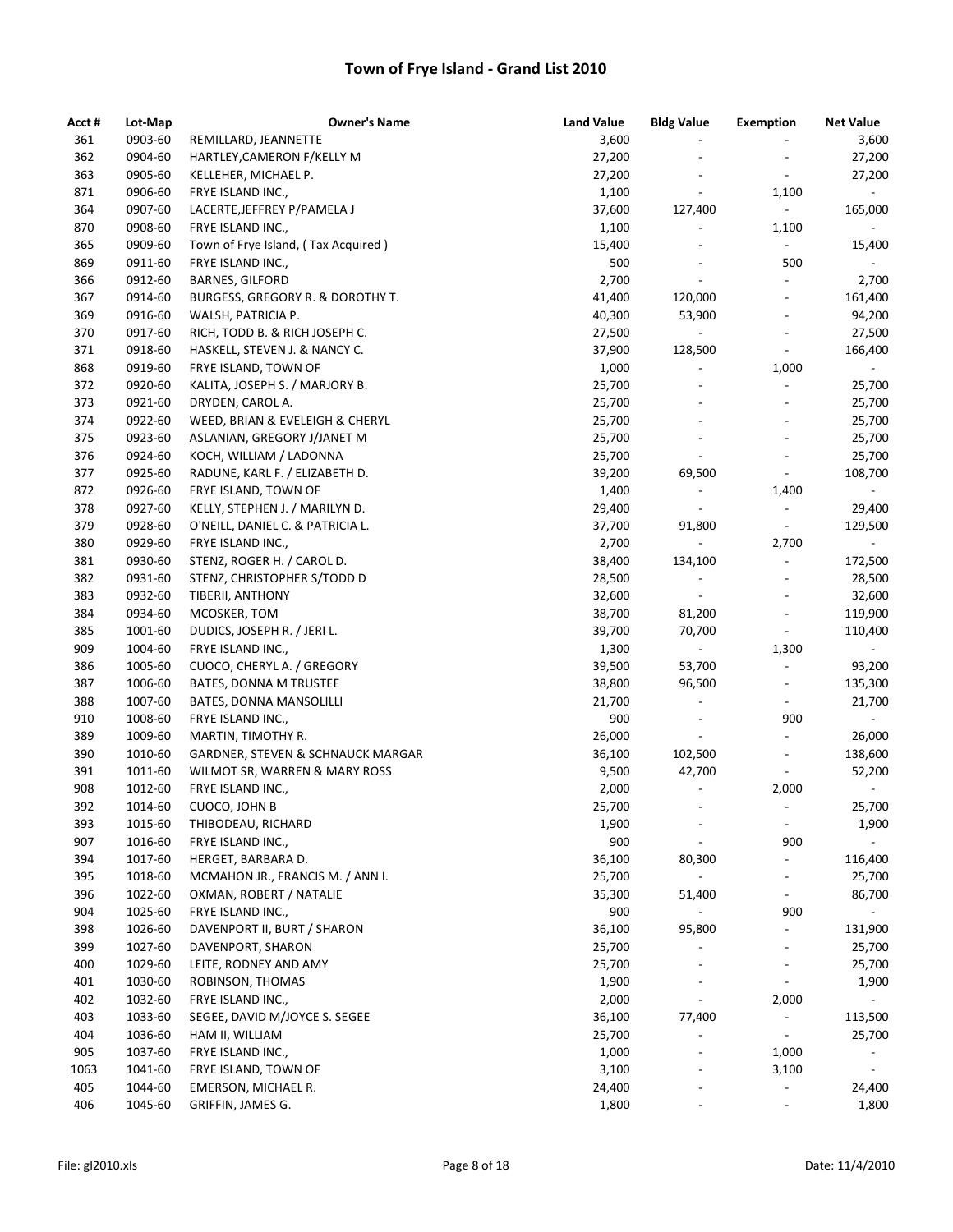| Acct # | Lot-Map | <b>Owner's Name</b>                     | <b>Land Value</b> | <b>Bldg Value</b>                  | <b>Exemption</b>             | <b>Net Value</b>             |
|--------|---------|-----------------------------------------|-------------------|------------------------------------|------------------------------|------------------------------|
| 894    | 1046-60 | FRYE ISLAND INC.,                       | 1,500             |                                    | 1,500                        |                              |
| 407    | 1048-60 | WILLIAMSON, BRIAN / MARIBETH M.         | 25,300            |                                    | $\blacksquare$               | 25,300                       |
| 408    | 1049-60 | WETSON, JOHN L.                         | 25,300            | $\overline{\phantom{a}}$           |                              | 25,300                       |
| 409    | 1050-60 | WETSON, JOHN LEIGHTON                   | 35,800            | 74,400                             | $\blacksquare$               | 110,200                      |
| 895    | 1051-60 | FRYE ISLAND INC.,                       | 900               | $\overline{\phantom{a}}$           | 900                          | $\blacksquare$               |
| 923    | 1052-61 | FRYE ISLAND INC.,                       | 900               | $\overline{\phantom{a}}$           | 900                          | $\overline{\phantom{a}}$     |
| 410    | 1053-61 | PALMISANO, RICHARD J.                   | 35,900            | 63,800                             | $\blacksquare$               | 99,700                       |
| 411    | 1054-61 | OCONNOR, JAMES E. / SYLVIA A.           | 39,900            | 138,500                            | $\overline{\phantom{a}}$     | 178,400                      |
| 412    | 1055-61 | AMATO, GREGORY                          | 35,900            | 89,000                             | $\qquad \qquad \blacksquare$ | 124,900                      |
| 413    | 1057-61 | FRYE ISLAND INC.,                       | 900               | $\overline{\phantom{a}}$           | 900                          | $\sim$                       |
| 414    | 1058-61 | PEARSON, MICHAEL I. / BETSY J.          | 1,800             | $\blacksquare$                     | $\overline{\phantom{a}}$     | 1,800                        |
| 415    | 1059-61 | MANNING, MARK                           | 35,800            | 45,900                             | $\overline{\phantom{a}}$     | 81,700                       |
| 416    | 1060-61 | STANDLEY, DAVID & ALISON                | 39,700            | 85,600                             | $\overline{\phantom{a}}$     | 125,300                      |
| 418    | 1064-61 | FRYE ISLAND, TOWN OF                    | 1,800             | $\overline{\phantom{a}}$           | 1,800                        |                              |
| 1025   | 1065-61 | FRYE ISLAND, TOWN OF                    | 900               | $\overline{\phantom{a}}$           | 900                          | $\qquad \qquad \blacksquare$ |
| 419    | 1066-61 | Town of Frye Island,                    | 1,600             | $\qquad \qquad \blacksquare$       | 1,600                        | $\overline{\phantom{a}}$     |
| 1026   | 1067-61 | FRYE ISLAND, TOWN OF                    | 800               | $\blacksquare$                     | 800                          | $\blacksquare$               |
| 420    | 1068-61 | TETLER, ERIC                            | 35,800            | 43,200                             | $\qquad \qquad \blacksquare$ | 79,000                       |
| 421    | 1069-61 | MANNING, MARK                           | 1,800             | $\overline{\phantom{a}}$           | $\qquad \qquad \blacksquare$ | 1,800                        |
| 423    | 1075-61 | TENNEY, TRACY A. & LOXTERKAMP EDW TTEES | 39,300            | 143,300                            | $\overline{\phantom{a}}$     | 182,600                      |
| 424    | 1076-61 | GLEYSTEEN, ERIC A. / BETSY B.           | 35,700            | 78,900                             | $\qquad \qquad \blacksquare$ | 114,600                      |
| 425    | 1079-60 | WHITE, KAREN L/MATTHEW B                | 39,400            | 127,000                            | $\qquad \qquad \blacksquare$ | 166,400                      |
| 426    | 1082-60 | CAWLEY JR., WALTER G. / PATRICIA        | 35,600            | 78,000                             | $\qquad \qquad \blacksquare$ | 113,600                      |
| 427    | 1083-60 | FENCER, MICHAEL / MARION                | 25,300            | $\overline{\phantom{a}}$           | $\overline{a}$               | 25,300                       |
| 428    | 1084-60 | ANGELO, LEONARD M & DANIELLE            | 35,700            | 117,600                            | $\qquad \qquad \blacksquare$ | 153,300                      |
| 429    | 1087-60 | KEEGAN JR., JAMES J. / MARIE B.         | 27,900            | $\overline{\phantom{a}}$           | $\overline{a}$               | 27,900                       |
| 430    | 1088-60 | MAYNARD, ROBERT L/KELLI O'CONNOR        | 15,000            | 160,900                            | $\qquad \qquad \blacksquare$ | 175,900                      |
| 432    | 1090-61 |                                         | 25,500            | $\frac{1}{2}$                      | $\frac{1}{2}$                | 25,500                       |
| 433    | 1091-61 | BORYSEWICZ, CHARLES<br>GLENN, BRIAN J.  | 25,600            | $\overline{\phantom{a}}$           | $\overline{\phantom{a}}$     |                              |
| 434    | 1092-61 | TERRACCIANO, EDMUND H. / MARY R.        | 25,600            | $\overline{\phantom{a}}$           | $\overline{\phantom{a}}$     | 25,600<br>25,600             |
| 435    | 1093-61 | BUTTRICK, DANIEL H/DIANNE L.            | 36,100            | 121,400                            | $\qquad \qquad \blacksquare$ |                              |
|        |         |                                         |                   |                                    | $\qquad \qquad \blacksquare$ | 157,500                      |
| 436    | 1094-61 | STEVENS, CAROLINE R.                    | 25,700            |                                    |                              | 25,700                       |
| 437    | 1095-61 | WALKER, BRIAN W & SUSAN L               | 39,500            | 87,700<br>$\overline{\phantom{a}}$ | $\overline{\phantom{a}}$     | 127,200                      |
| 924    | 1098-61 | FRYE ISLAND INC.,                       | 1,500             |                                    | 1,500                        |                              |
| 438    | 1099-61 | DRAKE, DWIGHT J. / CLAIRE S.            | 40,100            | 126,000                            | $\overline{\phantom{a}}$     | 166,100                      |
| 439    | 1101-61 | HERSEY, DANA JR.                        | 36,000            | 133,000                            | $\overline{\phantom{a}}$     | 169,000                      |
| 925    | 1102-61 | FRYE ISLAND INC.,                       | 900               |                                    | 900                          |                              |
| 441    | 1104-61 | GIRARD, KIMBERLY R.                     | 35,900            | 132,600                            | $\overline{\phantom{a}}$     | 168,500                      |
| 442    | 1105-61 | RICHARDSON, CHERYL                      | 25,600            |                                    |                              | 25,600                       |
| 443    | 1106-61 | DIGREGORIO, DAVID L.                    | 36,000            | 103,200                            |                              | 139,200                      |
| 839    | 1107-61 | KALITA, JOSEPH S / MARJORY B            | 25,700            |                                    |                              | 25,700                       |
| 1043   | 1108-61 | Town of Frye Island,                    | 9,400             |                                    | 9,400                        | $\overline{\phantom{0}}$     |
| 444    | 1109-61 | FARNSWORTH, CURTIS R./CHARLOTTE P.      | 25,700            |                                    | $\overline{\phantom{a}}$     | 25,700                       |
| 445    | 1110-61 | BLACKMORE, GERALD / JOANNE              | 41,000            | 112,300                            |                              | 153,300                      |
| 446    | 1111-61 | PLOSKER, RYAN A & KELLY ANN             | 26,700            | $\blacksquare$                     |                              | 26,700                       |
| 447    | 1112-61 | OGRADY, DAVID S. / DOREEN R.            | 36,200            | 112,600                            | $\overline{\phantom{0}}$     | 148,800                      |
| 448    | 1113-61 | FOURNIER, WAYNE M. / NANCY L.           | 36,100            | 113,600                            | $\qquad \qquad \blacksquare$ | 149,700                      |
| 926    | 1114-61 | <b>FOURNIER, ERIC &amp; LISA</b>        | 25,700            |                                    |                              | 25,700                       |
| 449    | 1115-61 | CHALMERS JR., EDWARD                    | 25,700            |                                    |                              | 25,700                       |
| 450    | 1116-61 | ERNST, MARK                             | 36,000            | 131,600                            | $\overline{\phantom{a}}$     | 167,600                      |
| 451    | 1117-61 | AMERO, STEPHEN W. & CAROL A.            | 36,000            | 80,300                             | $\overline{\phantom{a}}$     | 116,300                      |
| 927    | 1118-61 | FRYE ISLAND INC.,                       | 1,300             |                                    | 1,300                        |                              |
| 935    | 1120-61 | FRYE ISLAND INC.,                       | 2,200             | $\overline{\phantom{a}}$           | 2,200                        | $\blacksquare$               |
| 452    | 1121-61 | BELLANTONE, MARC / ANGELA               | 36,000            | 135,000                            | $\overline{\phantom{a}}$     | 171,000                      |
| 453    | 1122-61 | ANTONELLIS, JAMES                       | 25,700            |                                    |                              | 25,700                       |
| 454    | 1123-61 | MORROW, MICHAEL J.                      | 35,700            | 49,100                             | $\overline{\phantom{a}}$     | 84,800                       |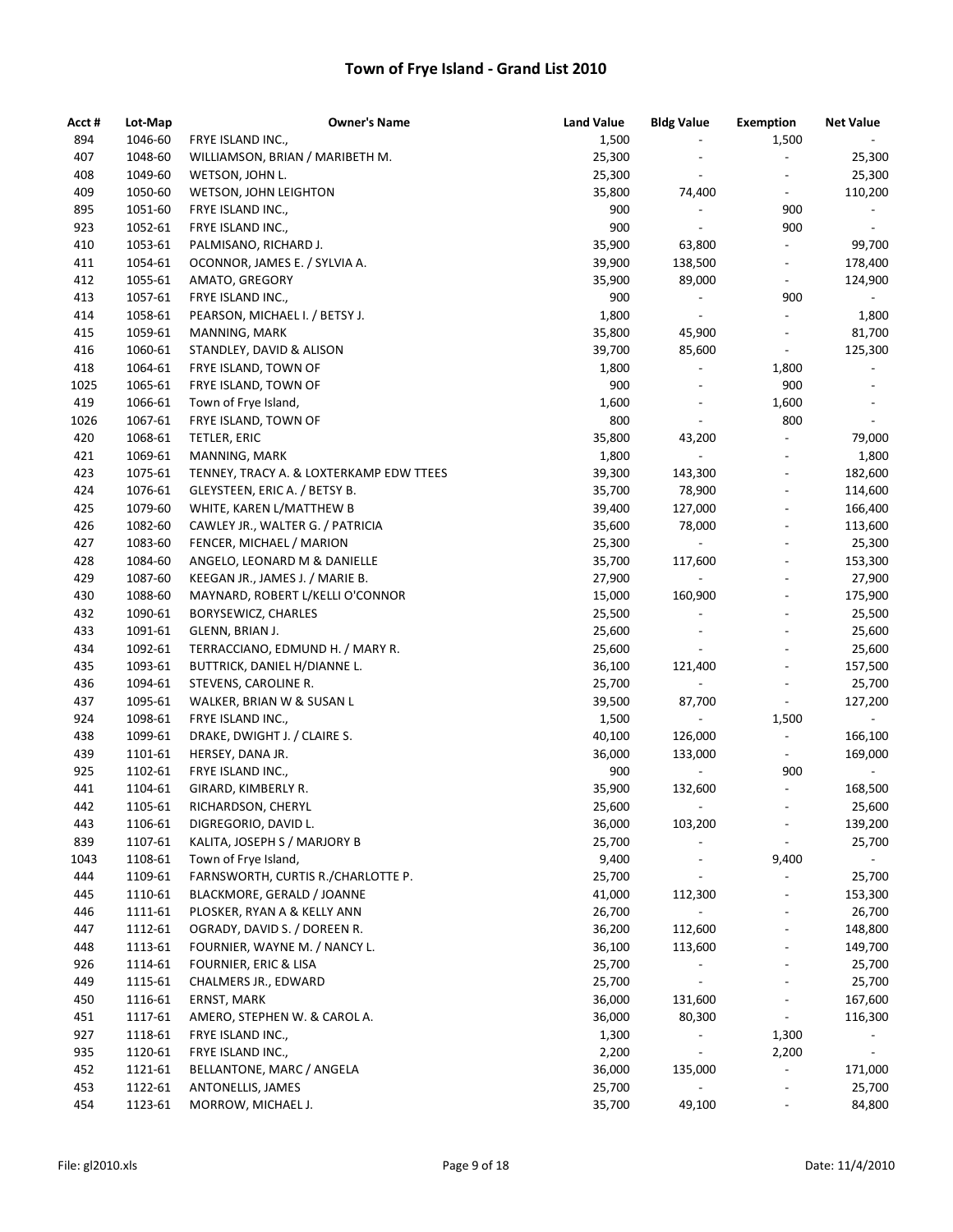| Acct # | Lot-Map | <b>Owner's Name</b>                | <b>Land Value</b> | <b>Bldg Value</b>            | <b>Exemption</b>             | <b>Net Value</b>         |
|--------|---------|------------------------------------|-------------------|------------------------------|------------------------------|--------------------------|
| 455    | 1124-61 | LAVALLEE, ROBERT L.                | 25,400            | 1,100                        | $\blacksquare$               | 26,500                   |
| 934    | 1125-61 | FRYE ISLAND INC.,                  | 900               | $\overline{\phantom{a}}$     | 900                          |                          |
| 456    | 1126-61 | FRYE ISLAND INC.,                  | 9,500             | $\overline{a}$               | 9,500                        | $\overline{\phantom{a}}$ |
| 457    | 1132-61 | SPOSATO, STEPHEN J                 | 28,200            | $\overline{\phantom{a}}$     | $\blacksquare$               | 28,200                   |
| 1023   | 1134-61 | FRYE ISLAND INC.,                  | 3,800             | $\overline{a}$               | 3,800                        | $\blacksquare$           |
| 458    | 1136-61 | LOVELY, DANA A/MARY B              | 29,500            |                              | $\blacksquare$               | 29,500                   |
| 1024   | 1138-61 | FRYE ISLAND INC.,                  | 1,700             |                              | 1,700                        |                          |
| 459    | 1139-61 | FRYE ISLAND INC.,                  | 2,700             | $\overline{a}$               | 2,700                        | $\overline{\phantom{a}}$ |
| 460    | 1140-61 | HEBERT, RICHARD M. / RONALD R.     | 36,100            | 100,000                      | $\blacksquare$               | 136,100                  |
| 936    | 1141-61 | FRYE ISLAND INC.,                  | 900               |                              | 900                          |                          |
| 461    | 1142-61 | DOWNS, JOHN R AND NANCY            | 26,000            |                              | $\overline{\phantom{a}}$     | 26,000                   |
| 937    | 1143-61 | FRYE ISLAND INC.,                  | 3,800             | $\overline{\phantom{a}}$     | 3,800                        | $\overline{\phantom{a}}$ |
| 462    | 1144-61 | HODGE, JAMES B. & SUSAN M.         | 36,100            | 75,100                       | $\overline{\phantom{a}}$     | 111,200                  |
| 463    | 1148-61 | KING, DOUGLAS H.                   | 1,900             |                              | $\qquad \qquad \blacksquare$ | 1,900                    |
| 464    | 1151-61 | MORIN, NICHOLAS / GLORIA           | 36,100            | 45,300                       | $\frac{1}{2}$                | 81,400                   |
| 465    | 1154-61 | HERZOG II, WILLIAM R & MARY A      | 42,500            | 155,700                      | $\overline{\phantom{a}}$     | 198,200                  |
| 466    | 1155-61 | MAGSAMEN, RON                      | 36,100            | 65,800                       | $\overline{\phantom{a}}$     | 101,900                  |
| 467    | 1156-61 | FRYE ISLAND, TOWN OF               | 1,000             | $\blacksquare$               | 1,000                        | $\sim$                   |
| 468    | 1157-61 | COOK, VICTORIA L.                  | 37,600            | 41,000                       | $\qquad \qquad \blacksquare$ | 78,600                   |
| 469    | 1159-61 | SPEED, WILLIAM J                   | 27,200            | $\blacksquare$               | $\overline{\phantom{a}}$     | 27,200                   |
| 470    | 1201-61 | HADLEY, HAROLD A                   | 2,300             | $\overline{a}$               | $\overline{\phantom{a}}$     | 2,300                    |
| 471    | 1202-61 | SENTER, ROBERT & JULIE             | 27,300            | $\overline{\phantom{a}}$     | $\overline{\phantom{a}}$     | 27,300                   |
| 472    | 1203-61 | MORRILL, MICHAEL P                 | 27,600            |                              | $\blacksquare$               | 27,600                   |
| 949    | 1204-61 | FRYE ISLAND INC.,                  | 1,500             | $\overline{\phantom{a}}$     | 1,500                        | $\sim$                   |
| 473    | 1206-61 | SHAIN, CHRISTOPHER T. & MELINDA B. | 46,800            | 90,600                       | $\overline{\phantom{a}}$     | 137,400                  |
| 474    | 1207-61 | ARONSON, M HOLLY                   | 29,900            | $\overline{\phantom{a}}$     | $\overline{\phantom{a}}$     | 29,900                   |
| 475    | 1208-61 | CHLAPOWSKI, ANTHONY J. / ESTHER    | 39,700            | 74,000                       | $\overline{\phantom{a}}$     | 113,700                  |
| 476    | 1209-61 | ROY, RICHARD J.                    | 29,300            | $\overline{\phantom{a}}$     | $\overline{\phantom{a}}$     | 29,300                   |
| 477    | 1210-61 | SPEED, WILLIAM J                   | 27,200            | $\overline{a}$               | $\overline{\phantom{a}}$     | 27,200                   |
| 478    | 1211-61 | ARONSON, M. HOLLY                  | 27,200            |                              | $\qquad \qquad \blacksquare$ | 27,200                   |
| 479    | 1212-61 | ARONSON, M HOLLY                   | 46,700            | 86,200                       |                              | 132,900                  |
| 480    | 1213-61 | TOOMEY, TIMOTHY / JEANNE           | 40,300            | 117,200                      |                              | 157,500                  |
| 481    | 1214-61 | HARRY B. MCCARTY, LIVING TRUST     | 70,100            | 68,000                       | $\overline{\phantom{a}}$     | 138,100                  |
| 483    | 1219-61 | PINETTE, CYNTHIA P.                | 40,400            | 124,800                      | $\overline{\phantom{a}}$     | 165,200                  |
| 484    | 1220-61 | <b>BISHOP, THOMAS &amp; NANCY</b>  | 38,000            | 61,100                       | $\overline{\phantom{a}}$     | 99,100                   |
| 485    | 1221-61 | AMATO, GEORGE S. / PIRJO R.        | 41,900            | 237,000                      | $\overline{\phantom{a}}$     | 278,900                  |
| 486    | 1222-61 | DOLLOFF JR., KENNETH W CO-TRUSTEE  | 52,500            | 71,200                       | $\overline{\phantom{a}}$     | 123,700                  |
| 487    | 1224-61 | BURBANK, JOHN E. / PEGGY A.        | 29,500            | $\qquad \qquad \blacksquare$ | $\overline{\phantom{a}}$     | 29,500                   |
| 488    | 1225-61 | BURBANK III, JOHN E. / PEGGY A.    | 39,600            | 100,200                      |                              | 139,800                  |
| 951    | 1226-61 | FRYE ISLAND INC.,                  | 1,100             |                              | 1,100                        |                          |
| 489    | 1227-61 | GAUDET, RICHARD A / VIRGINIA F     | 37,900            | 130,200                      | $\qquad \qquad \blacksquare$ | 168,100                  |
| 490    | 1228-61 | TOMS, CLARENCE M. / VIRGINIA       | 27,200            |                              | $\overline{\phantom{a}}$     | 27,200                   |
| 952    | 1230-61 | FRYE ISLAND INC.,                  | 1,900             |                              | 1,900                        | $ \,$                    |
| 491    | 1231-61 | BELL, GEORGE C. / JOY A.           | 28,900            |                              | $\overline{\phantom{a}}$     | 28,900                   |
| 492    | 1232-61 | FOLEY, THOMAS A.                   | 30,900            |                              | $\overline{\phantom{a}}$     | 30,900                   |
| 493    | 1234-61 | HAYDEN, MARK D & COLLEEN M         | 28,000            | $\frac{1}{2}$                | $\overline{\phantom{a}}$     | 28,000                   |
| 494    | 1235-61 | FLAHIVE, PAUL                      | 38,300            | 102,600                      | $\overline{\phantom{a}}$     | 140,900                  |
| 953    | 1240-61 | FRYE ISLAND INC.,                  | 2,800             |                              | 2,800                        |                          |
| 495    | 1241-61 | O'REGAN, KEVIN M & TERRI L         | 29,500            |                              | $\overline{\phantom{a}}$     | 29,500                   |
| 954    | 1242-61 | FRYE ISLAND INC.,                  | 2,300             |                              | 2,300                        | $\overline{\phantom{a}}$ |
| 496    | 1245-61 | MCKEE, SCOTT N & ELLEN M           | 38,900            | 95,900                       | $\pm$                        | 134,800                  |
| 956    | 1246-61 | FRYE ISLAND INC.,                  | 1,100             |                              | 1,100                        |                          |
| 497    | 1247-61 | <b>CUSTER, MARGO</b>               | 28,000            | $\overline{\phantom{a}}$     | $\overline{\phantom{a}}$     | 28,000                   |
| 955    | 1248-61 | FRYE ISLAND INC.,                  | 1,600             | $\qquad \qquad \blacksquare$ | 1,600                        |                          |
| 498    | 1249-61 | ROCKWELL, THOMAS P.                | 27,500            |                              | $\overline{\phantom{a}}$     | 27,500                   |
| 957    | 1250-61 | FRYE ISLAND INC.,                  | 1,200             |                              | 1,200                        |                          |
|        |         |                                    |                   |                              |                              |                          |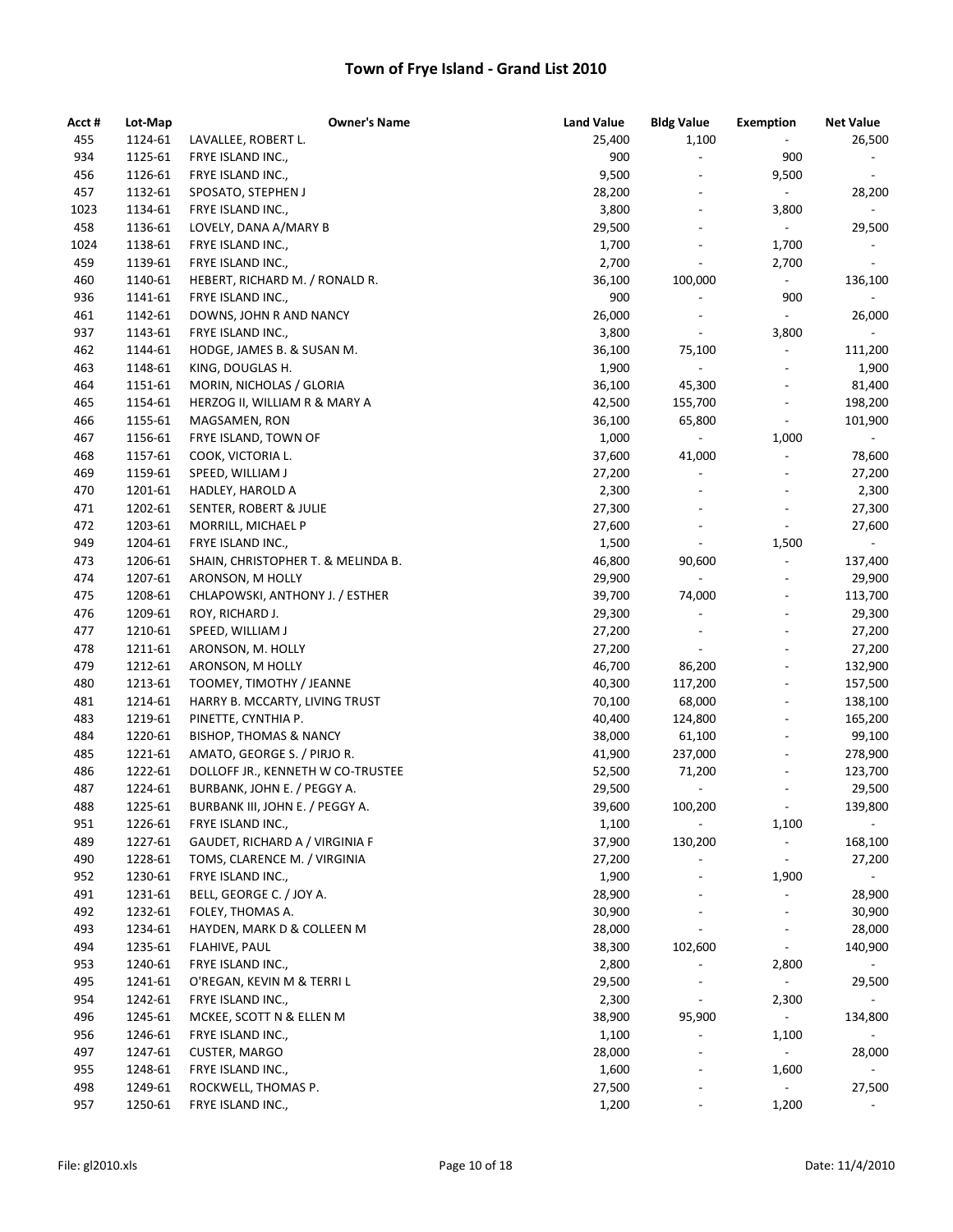| Acct # | Lot-Map | <b>Owner's Name</b>                                 | <b>Land Value</b> | <b>Bldg Value</b>        | <b>Exemption</b>             | <b>Net Value</b>         |
|--------|---------|-----------------------------------------------------|-------------------|--------------------------|------------------------------|--------------------------|
| 499    | 1251-61 | FRYE ISLAND, TOWN OF                                | 11,900            |                          | 11,900                       |                          |
| 500    | 1252-61 | HANSEN, ROBERT W.                                   | 29,300            |                          | $\overline{\phantom{a}}$     | 29,300                   |
| 501    | 1255-61 | COOKE, STEPHEN M./HARRINGTON ROSE                   | 26,000            | $\overline{a}$           |                              | 26,000                   |
| 502    | 1258-61 | LEWIS III, DOUGLAS R/DARBY-SUE                      | 38,900            | 70,600                   | $\overline{\phantom{a}}$     | 109,500                  |
| 958    | 1259-61 | FRYE ISLAND INC.,                                   | 1,200             | $\overline{\phantom{a}}$ | 1,200                        | $\blacksquare$           |
| 959    | 1260-61 | FRYE ISLAND INC.,                                   | 1,200             | $\overline{a}$           | 1,200                        | $\overline{\phantom{a}}$ |
| 503    | 1261-61 | DALLAIRE, DANIEL B. & CATHERINE A.                  | 27,400            |                          | $\blacksquare$               | 27,400                   |
| 960    | 1264-61 | FRYE ISLAND INC.,                                   | 2,300             | $\overline{a}$           | 2,300                        | $\overline{\phantom{a}}$ |
| 961    | 1266-61 | FRYE ISLAND INC.,                                   | 1,600             | $\overline{\phantom{a}}$ | 1,600                        | $\blacksquare$           |
| 504    | 1268-62 | HAYNES, MARK & RUTH                                 | 38,700            | 88,600                   | $\overline{\phantom{a}}$     | 127,300                  |
| 505    | 1269-62 | NOREN, CARL W & PATRICIA                            | 38,900            | 76,900                   | $\overline{\phantom{a}}$     | 115,800                  |
| 962    | 1270-62 | FRYE ISLAND INC.,                                   | 2,300             | $\blacksquare$           | 2,300                        | $\blacksquare$           |
| 506    | 1273-62 | MARKOS, PETER J.                                    | 38,200            | 143,800                  | $\overline{\phantom{a}}$     | 182,000                  |
| 507    | 1274-62 | BISHOP, DEBORAH & SAINT MARTIN BETH M               | 27,100            |                          | $\overline{\phantom{0}}$     | 27,100                   |
| 508    | 1275-62 | BISHOP, JOSEPH R & DEBORAH M                        | 38,100            | 119,800                  | $\frac{1}{2}$                | 157,900                  |
| 509    | 1276-62 | VON HUSEN, JOHN/SALLY FORD VON HUSEN                | 38,100            | 71,000                   | $\qquad \qquad \blacksquare$ | 109,100                  |
| 510    | 1278-61 | RAY, STEPHEN / MARIA                                | 29,100            | $\overline{\phantom{a}}$ | $\overline{\phantom{a}}$     | 29,100                   |
| 1029   | 1279-62 | FRYE ISLAND INC.,                                   | 600               | $\overline{a}$           | 600                          |                          |
| 963    | 1280-61 | FRYE ISLAND INC.,                                   | 3,400             | $\overline{\phantom{a}}$ | 3,400                        | $\overline{\phantom{a}}$ |
| 511    | 1283-61 | MICUE III, JOHN                                     | 38,700            | 103,100                  | $\blacksquare$               | 141,800                  |
| 512    | 1284-61 | WILLIAMS, JAMES/RALPH ALAN                          | 39,200            | 85,000                   | $\overline{\phantom{a}}$     | 124,200                  |
| 513    | 1286-61 | MACKINNON, WAYNE & KATHLEEN                         | 38,500            | 73,300                   | $\overline{\phantom{a}}$     | 111,800                  |
| 514    | 1287-61 | SPEED, WILLIAM J                                    | 28,500            | $\overline{\phantom{a}}$ | $\overline{\phantom{a}}$     | 28,500                   |
| 515    | 1288-61 | FOLEY, THOMAS A. / KAREN M.                         | 28,300            | $\blacksquare$           | $\frac{1}{2}$                | 28,300                   |
| 516    | 1289-61 | FOLEY, KAREN M.                                     | 38,300            | 47,200                   | $\overline{\phantom{a}}$     | 85,500                   |
| 517    | 1291-61 | WALKER, JAMES L. / JEANNE E.                        | 38,100            | 154,400                  | $\qquad \qquad \blacksquare$ | 192,500                  |
| 518    | 1292-61 | CANTY, THOMAS J.                                    | 39,100            | 108,100                  | $\overline{\phantom{a}}$     | 147,200                  |
| 519    | 1293-61 | FLAHIVE, CHARLES W SR & GLORIA C                    | 27,800            | $\blacksquare$           | $\qquad \qquad \blacksquare$ | 27,800                   |
| 520    | 1294-61 | LEVESQUE, LAWRENCE A.                               | 35,200            | 83,800                   | $\overline{\phantom{a}}$     | 119,000                  |
| 521    | 1301-62 | FRYE ISLAND INC.,                                   | 38,300            |                          | 38,300                       |                          |
| 522    | 1302-62 | TABRIS, MICHAEL D./LINDA & ROSENTHAL DAVID & LENORE | 39,000            | 106,200                  |                              | 145,200                  |
| 1007   | 1303-62 | FRYE ISLAND INC.,                                   | 1,200             | $\overline{\phantom{a}}$ | 1,200                        |                          |
| 523    | 1304-62 | DAIGLE, MICHAEL                                     | 27,400            | $\overline{\phantom{a}}$ | $\overline{\phantom{a}}$     | 27,400                   |
| 524    | 1305-62 | ZEA, ALISON                                         | 38,200            | 95,800                   | $\overline{\phantom{a}}$     | 134,000                  |
| 841    | 1307-62 | <b>BEAULIEU, RODERICK &amp; CELESTE</b>             | 31,600            | $\overline{\phantom{a}}$ | $\overline{\phantom{a}}$     | 31,600                   |
| 526    | 1308-62 | KELLEY, JAMES J & JENNIFER                          | 38,900            | 98,200                   | $\qquad \qquad \blacksquare$ | 137,100                  |
| 527    | 1309-62 | KEUP, WILLIAM K. / NANCY A.                         | 39,700            | 78,700                   | $\overline{\phantom{a}}$     | 118,400                  |
| 528    | 1310-62 | ROGERS, EDWARD W. & APRIL A.                        | 38,700            | 103,000                  | $\overline{\phantom{a}}$     | 141,700                  |
| 529    | 1311-62 | COSTA, STEPHEN A & SHANNON M                        | 28,600            |                          |                              | 28,600                   |
| 842    | 1312-62 | SAVOIE, MARK AND CHRISTINE                          | 42,400            | 62,700                   | $\blacksquare$               | 105,100                  |
| 1008   | 1314-62 | FRYE ISLAND INC.,                                   | 1,200             |                          | 1,200                        |                          |
| 530    | 1315-62 | MARTINEZ, DANIEL J/MELISSA E                        | 38,000            | 136,300                  | $\overline{\phantom{a}}$     | 174,300                  |
| 531    | 1316-62 | REALI, JAMES V & DEBORAH A                          | 36,200            | 107,100                  |                              | 143,300                  |
| 532    | 1317-62 | REALI, DEBORAH A.                                   | 28,000            | $\overline{\phantom{a}}$ |                              | 28,000                   |
| 533    | 1318-62 | DIMOND, WILLIAM C.                                  | 28,100            |                          | $\overline{\phantom{0}}$     | 28,100                   |
| 534    | 1319-62 | REALI, VINCENZO JAMES                               | 27,600            |                          | $\overline{\phantom{a}}$     | 27,600                   |
| 535    | 1320-62 | ASLANIAN, GREGORY/JANET                             | 28,000            |                          |                              | 28,000                   |
| 536    | 1321-62 | PEDERSEN, DONNA E. & ASLANIAN GREG                  | 39,800            | 89,800                   |                              | 129,600                  |
| 1013   | 1322-62 | FRYE ISLAND INC.,                                   | 1,700             |                          | 1,700                        |                          |
| 537    | 1323-62 | LEVESQUE, JOANN                                     | 27,600            | $\overline{\phantom{a}}$ | $\overline{\phantom{a}}$     | 27,600                   |
| 538    | 1324-62 | SAMPSON, JOHN H. / JOANNE                           | 39,400            | 79,500                   | $\overline{\phantom{a}}$     | 118,900                  |
| 539    | 1325-62 | OHANESIAN, CHARLOTTE                                | 27,300            |                          |                              | 27,300                   |
| 844    | 1326-62 | TROY, LISA & QUINN JAMES                            | 27,900            |                          |                              | 27,900                   |
| 540    | 1327-62 | LINDLEY, MAX & MELISSA                              | 27,400            |                          |                              | 27,400                   |
| 541    | 1328-62 | HEMMERLING, DAVID H & CORNO MEGIN L                 | 43,000            | 123,900                  |                              | 166,900                  |
| 543    | 1331-62 | OSBORN, ERNEST C & KAREN                            |                   |                          |                              | 31,300                   |
|        |         |                                                     | 31,300            |                          |                              |                          |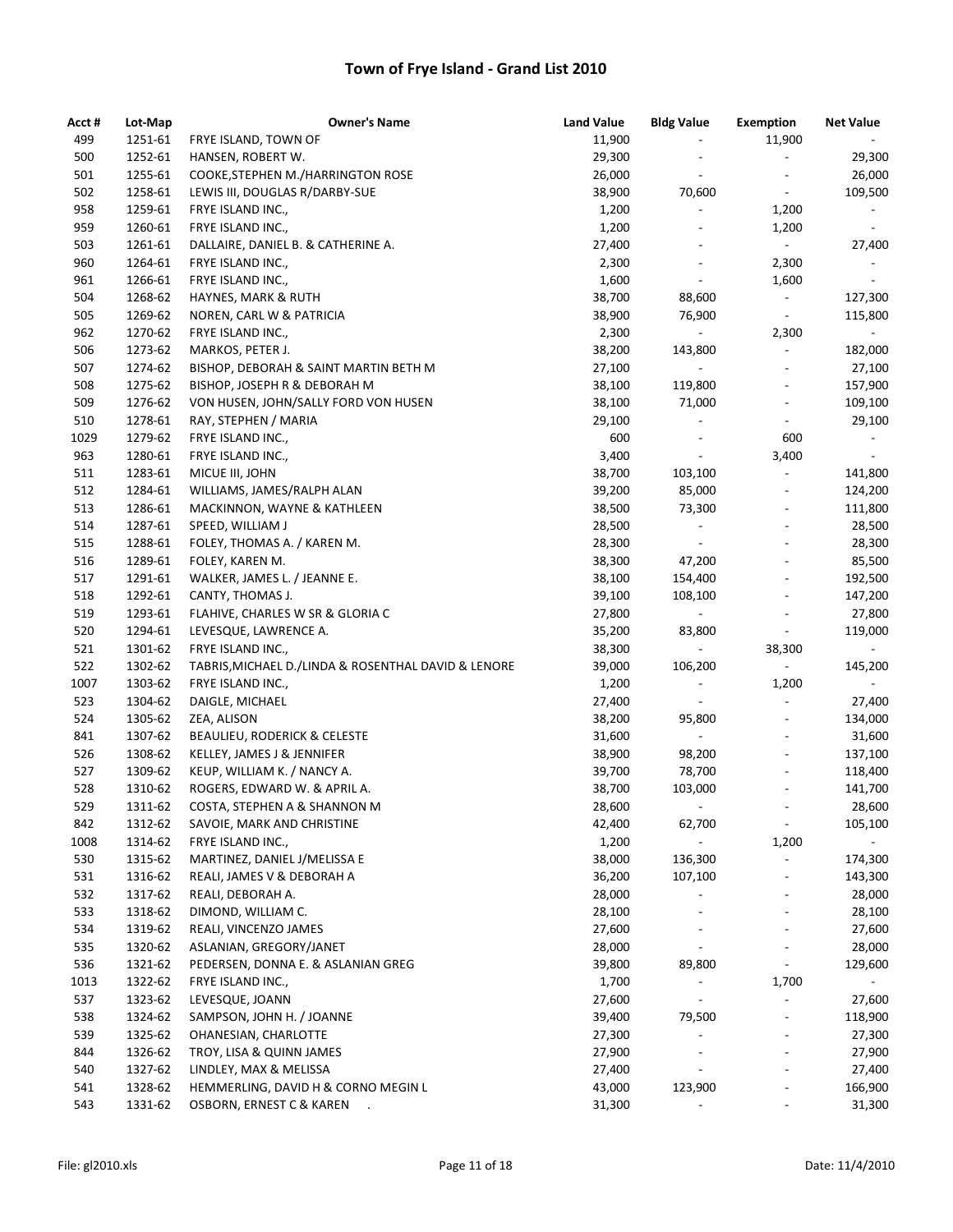| Acct # | Lot-Map | <b>Owner's Name</b>                  | <b>Land Value</b> | <b>Bldg Value</b>        | <b>Exemption</b>             | <b>Net Value</b>         |
|--------|---------|--------------------------------------|-------------------|--------------------------|------------------------------|--------------------------|
| 544    | 1332-62 | SOLIMINI, VITO J. / MAUREEN          | 28,100            | $\overline{\phantom{a}}$ | $\overline{\phantom{a}}$     | 28,100                   |
| 545    | 1333-62 | SOLIMINI, VITO J. / MAUREEN A.       | 38,900            | 166,200                  | $\overline{\phantom{a}}$     | 205,100                  |
| 1010   | 1334-62 | FRYE ISLAND INC.,                    | 1,100             | $\blacksquare$           | 1,100                        | $\sim$                   |
| 546    | 1335-62 | DEPIETRO, JOSEPH & RENEE             | 38,800            | 166,500                  | $\overline{\phantom{a}}$     | 205,300                  |
| 547    | 1336-62 | BARKER, MARCY L & MORRILL MICHAEL P  | 38,600            | 95,700                   | $\overline{\phantom{a}}$     | 134,300                  |
| 548    | 1337-62 | LYONS, PAUL & LORRAINE               | 37,700            | 80,200                   | $\overline{\phantom{a}}$     | 117,900                  |
| 1011   | 1340-62 | FRYE ISLAND INC.,                    | 3,200             | $\overline{\phantom{a}}$ | 3,200                        | $\overline{\phantom{a}}$ |
| 1012   | 1345-62 | FRYE ISLAND INC.,                    | 6,400             | $\blacksquare$           | 6,400                        | $\overline{\phantom{a}}$ |
| 549    | 1346-62 | SANSONE, AGNES E & LEONARD NEIL H    | 38,400            | 138,400                  | $\overline{\phantom{a}}$     | 176,800                  |
| 550    | 1347-62 | BOYD, KEVIN E. & ELIZABETH D.        | 42,600            | 50,900                   | $\overline{\phantom{a}}$     | 93,500                   |
| 551    | 1350-62 | MESERVE, ALLEN L/DENISE M            | 43,400            | 147,000                  | $\overline{\phantom{a}}$     | 190,400                  |
| 1014   | 1352-62 | FRYE ISLAND INC.,                    | 1,500             |                          | 1,500                        | $\sim$                   |
| 552    | 1353-62 | RUBY, ANDREW M.                      | 42,500            | 123,500                  | $\overline{\phantom{a}}$     | 166,000                  |
| 553    | 1355-62 | GARLAND, DEBORAH C.                  | 29,900            |                          | $\overline{\phantom{a}}$     | 29,900                   |
| 1059   | 1356-62 | MUSOROFITI, CORY J. / ERIN E.        | 29,400            | $\overline{\phantom{a}}$ | $\overline{\phantom{a}}$     | 29,400                   |
| 554    | 1357-62 | CUOCO, CHRISTOPHER P. & REBECCA C.   | 38,600            | 78,400                   | $\overline{\phantom{a}}$     | 117,000                  |
| 1015   | 1358-62 | FRYE ISLAND INC.,                    | 1,600             | $\overline{\phantom{a}}$ | 1,600                        | $\sim$                   |
| 555    | 1360-62 | DUPONT, GEORGE / PAM                 | 38,700            | 145,000                  | $\omega$                     | 183,700                  |
| 556    | 1361-62 | FRYE ISLAND INC.,                    | 1,300             | $\overline{\phantom{a}}$ | 1,300                        | $\overline{\phantom{a}}$ |
| 1030   | 1380-62 | FRYE ISLAND, TOWN OF                 | 8,000             | $\overline{\phantom{a}}$ | 8,000                        | $\blacksquare$           |
| 557    | 1381-62 | SOUCY, RICHARD L. & PATRICIA A.      | 48,500            | 115,100                  | $\overline{\phantom{a}}$     | 163,600                  |
| 558    | 1382-62 | DAVISON, GLENN & SARAH               | 46,900            | 79,100                   | $\blacksquare$               | 126,000                  |
| 946    | 1383-62 | FRYE ISLAND INC.,                    | 1,300             | $\overline{\phantom{a}}$ | 1,300                        | $\sim$                   |
| 559    | 1384-62 | HINGSTON REALTY, TRUST               | 40,400            | 192,800                  | $\overline{\phantom{a}}$     | 233,200                  |
| 797    | 1385-62 | KANNIARD, RANDY / KATHY              | 30,300            | $\overline{\phantom{a}}$ | $\overline{\phantom{a}}$     | 30,300                   |
| 945    | 1386-62 | FRYE ISLAND INC.,                    | 2,300             | $\overline{\phantom{a}}$ | 2,300                        | $\sim$                   |
| 560    | 1389-62 | THOMAS, WILLIAM / GRACE              | 26,100            | $\overline{a}$           | $\overline{\phantom{a}}$     | 26,100                   |
| 561    | 1390-62 | STROUD, KELLY B. & TRACY L.          | 28,200            | $\overline{\phantom{a}}$ | $\overline{\phantom{a}}$     | 28,200                   |
| 562    | 1391-62 | VOLTZ, TODD D & DEBRA L              | 38,500            | 107,400                  | $\overline{\phantom{a}}$     | 145,900                  |
| 944    | 1392-62 | FRYE ISLAND INC.,                    | 1,200             | $\overline{\phantom{a}}$ | 1,200                        | $\sim$                   |
| 943    | 1393-62 | FRYE ISLAND INC.,                    | 1,300             | $\overline{\phantom{a}}$ | 1,300                        | $\blacksquare$           |
| 563    | 1394-62 | SCHRAFFT, PETER R / KRISTEN A        | 39,700            | 80,000                   | $\blacksquare$               | 119,700                  |
| 942    | 1395-62 | FRYE ISLAND INC.,                    | 1,400             |                          | 1,400                        |                          |
| 564    | 1396-62 | E. FRANCES TAYLOR, TRUSTEE           | 40,800            | 89,700                   | $\overline{\phantom{a}}$     | 130,500                  |
| 565    | 1397-62 | ANDERSON, FAMILY TRUST               | 40,000            | 115,600                  | $\overline{\phantom{a}}$     | 155,600                  |
| 566    | 1398-62 | <b>HELBICK, KIM B</b>                | 28,800            | $\overline{\phantom{0}}$ | $\overline{\phantom{a}}$     | 28,800                   |
| 941    | 1400-62 | FRYE ISLAND INC.,                    | 1,600             |                          | 1,600                        | $\blacksquare$           |
| 567    | 1401-62 | Town of Frye Island,                 | 12,800            | $\overline{a}$           | 12,800                       | $\overline{\phantom{a}}$ |
| 940    | 1402-62 | FRYE ISLAND INC.,                    | 1,400             |                          | 1,400                        |                          |
| 568    | 1403-62 | MACKEY, GEORGE F. / SANDRA A.        | 39,500            | 77,600                   |                              | 117,100                  |
| 569    | 1404-62 | RICHMOND, JAMES M. / SUSAN           | 28,900            |                          |                              | 28,900                   |
| 570    | 1405-62 | ZITOLI, GERARD & SAVOIE NANCY M.     | 40,600            | 109,700                  |                              | 150,300                  |
| 571    | 1406-62 | NISKA, KURT E. & LEAH                | 38,000            | 124,500                  |                              | 162,500                  |
| 572    | 1407-62 | ORLOV, ROBERT / LAURIE M             | 47,000            | 114,500                  |                              | 161,500                  |
| 573    | 1408-62 | DINANNO, RICHARD J.                  | 28,700            | $\blacksquare$           |                              | 28,700                   |
| 574    | 1409-62 | MARCIONEK, DAVID J. / DEBORAH M.     | 38,200            | 36,000                   |                              | 74,200                   |
| 575    | 1410-62 | GLEASON, BRIAN & SUSANA              | 27,500            | $\overline{a}$           | $\overline{\phantom{a}}$     | 27,500                   |
| 576    | 1411-62 | CUSHMAN, ROBERT A. & MARGARET F.     | 2,000             |                          |                              | 2,000                    |
| 577    | 1412-62 | PETER D. & NANCI E. SALINGER, TRUSTS | 24,600            |                          | $\qquad \qquad \blacksquare$ | 24,600                   |
| 1017   | 1500-61 | FRYE ISLAND, TOWN OF                 | 32,000            | $\overline{\phantom{a}}$ | 32,000                       |                          |
| 967    | 1506-61 | FRYE ISLAND, TOWN OF                 | 2,200             |                          | 2,200                        | $\overline{\phantom{a}}$ |
| 964    | 1514-62 | FRYE ISLAND, TOWN OF                 | 2,100             | $\overline{\phantom{a}}$ | 2,100                        | $\blacksquare$           |
| 578    | 1522-62 | LENHARTH, TARA                       | 12,300            | 26,200                   | $\overline{\phantom{0}}$     | 38,500                   |
| 579    | 1523-61 | LENHARTH, WILLIAM AND TARA           | 28,100            |                          | $\overline{\phantom{0}}$     | 28,100                   |
| 580    | 1524-61 | KARWON, WALTER A & MELINDA S.        | 42,600            | 43,300                   | $\qquad \qquad \blacksquare$ | 85,900                   |
| 581    | 1526-61 | KARWON, WALTER A & MELINDA S.        | 28,100            |                          | $\overline{\phantom{a}}$     | 28,100                   |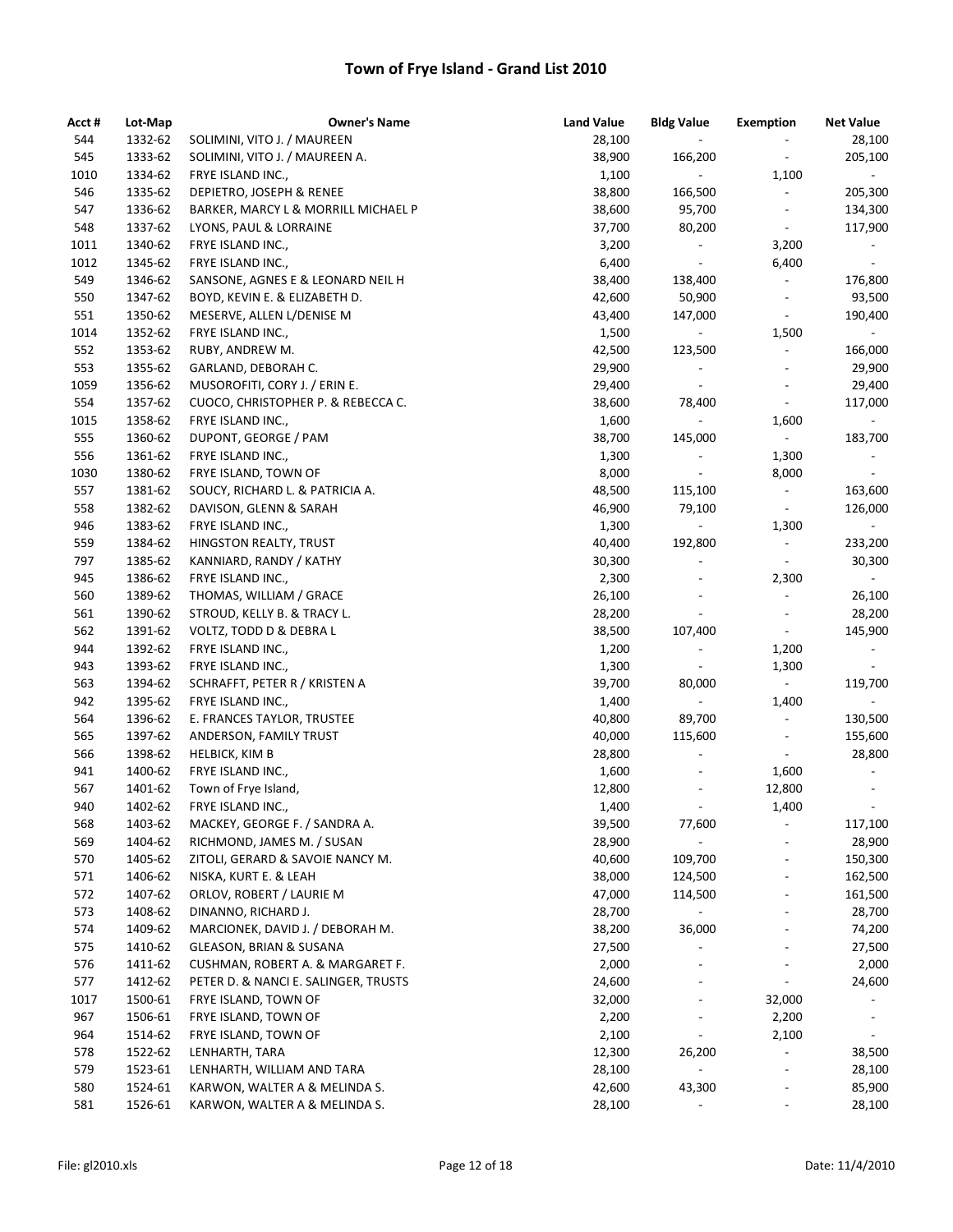| Acct # | Lot-Map | <b>Owner's Name</b>                   | <b>Land Value</b> | <b>Bldg Value</b>        | <b>Exemption</b>                                         | <b>Net Value</b>         |
|--------|---------|---------------------------------------|-------------------|--------------------------|----------------------------------------------------------|--------------------------|
| 582    | 1528-61 | KARWON, WALTER A & MELINDA S.         | 27,500            |                          |                                                          | 27,500                   |
| 583    | 1529-61 | KARWON, WALTER A & MELINDA S.         | 27,900            | $\overline{\phantom{a}}$ |                                                          | 27,900                   |
| 584    | 1535-61 | DAIGLE, STEPHEN J. / ARLENE           | 37,600            | 119,200                  | $\overline{\phantom{a}}$                                 | 156,800                  |
| 965    | 1540-61 | FRYE ISLAND, TOWN OF                  | 4,000             | $\overline{a}$           | 4,000                                                    | $\sim$                   |
| 585    | 1545-61 | PENDER, BERNARD A & ANN MARIE         | 2,800             | $\overline{\phantom{a}}$ | $\overline{\phantom{a}}$                                 | 2,800                    |
| 966    | 1550-61 | FRYE ISLAND, TOWN OF                  | 2,800             | $\overline{a}$           | 2,800                                                    | $\overline{\phantom{a}}$ |
| 586    | 1552-61 | MITCHELL, HAROLD I.                   | 27,200            | $\overline{\phantom{a}}$ | $\overline{\phantom{a}}$                                 | 27,200                   |
| 587    | 1553-61 | JOYCE, DENISE M & JAMES & JOSEPH F    | 37,600            | 72,000                   | $\overline{\phantom{a}}$                                 | 109,600                  |
| 588    | 1554-61 | ILICH, ROBERT                         | 39,100            | 128,900                  | $\overline{\phantom{a}}$                                 | 168,000                  |
| 589    | 1555-61 | LEAVITT, JAMES A.                     | 28,500            | $\blacksquare$           | $\overline{\phantom{a}}$                                 | 28,500                   |
| 590    | 1600-62 | HIGGINS, THOMAS M.                    | 32,000            | 1,800                    | $\blacksquare$                                           | 33,800                   |
| 968    | 1601-62 | FRYE ISLAND INC.,                     | 16,500            | $\Box$                   | 16,500                                                   | $\blacksquare$           |
| 591    | 1603-62 | DONNA L. R. MELANSON, TRUSTEE         | 153,000           | 108,600                  | $\overline{\phantom{a}}$                                 | 261,600                  |
| 592    | 1604-62 | CASAZZA, JAMES/SHAREN                 | 225,400           | 118,900                  | $\qquad \qquad \blacksquare$                             | 344,300                  |
| 848    | 1606-62 | CASAZZA, JAMES & SHAREN               |                   |                          |                                                          |                          |
| 969    | 1610-62 | FRYE ISLAND, TOWN OF                  | 28,500            | $\overline{\phantom{a}}$ | 28,500                                                   | $\overline{\phantom{a}}$ |
| 1062   | 1613-62 | FRYE ISLAND INC.,                     | 12,000            | $\overline{\phantom{a}}$ | 12,000                                                   | $\overline{\phantom{0}}$ |
| 593    | 1615-62 | Wall, Realty Trust                    | 189,600           | 99,500                   | $\blacksquare$                                           | 289,100                  |
| 970    | 1618-62 | FRYE ISLAND INC.,                     | 88,200            | $\sim$                   | 88,200                                                   | $\sim$                   |
| 595    | 1620-62 | HUNT, ROBERT A. & MARY C./HUNT REA    | 174,600           | 91,500                   | $\blacksquare$                                           | 266,100                  |
| 596    | 1621-62 | OSBORN, PAUL J. / LORI F.             | 122,000           | $\Box$                   | $\overline{\phantom{a}}$                                 | 122,000                  |
| 597    | 1622-62 | NILES, JAY R. / MARY ANN              | 148,600           | 79,500                   | $\overline{\phantom{0}}$                                 | 228,100                  |
| 598    | 1623-62 | MOLLOY, HAROLD J. / KATHLEEN G.       | 150,600           | 81,700                   | $\qquad \qquad \blacksquare$                             | 232,300                  |
| 599    | 1624-62 | KAPLAN, RICHARD N. / DENISE HORNE     | 150,600           | 178,000                  | $\qquad \qquad \blacksquare$                             | 328,600                  |
| 600    | 1625-62 | WRIGHT, ANDREW / CYNTHIA A. TTEES     | 157,800           | 174,700                  | $\overline{\phantom{a}}$                                 |                          |
| 601    | 1626-62 | GORDON, JAMES W.                      | 155,800           | 229,600                  | $\overline{\phantom{a}}$                                 | 332,500<br>385,400       |
| 602    | 1627-62 | Town of Frye Island, (Tax Acquired)   | 130,000           | $\blacksquare$           | $\frac{1}{2}$                                            | 130,000                  |
| 603    |         |                                       |                   |                          | $\qquad \qquad \blacksquare$                             |                          |
| 604    | 1628-62 | DEMARCO, RICHARD K. / NANCY H.        | 166,600           | 120,000                  |                                                          | 286,600                  |
| 605    | 1629-62 | MONTVILLE, LEIGH J. / DIANE           | 168,400           | 51,300                   | $\overline{\phantom{a}}$                                 | 219,700                  |
|        | 1630-62 | DONOHUE, GARY M. / DIANE R.           | 157,400           | 120,300                  | $\overline{\phantom{a}}$<br>$\qquad \qquad \blacksquare$ | 277,700                  |
| 606    | 1631-62 | HANNAH, BARBARA M./ Trustee           | 154,200           | 107,300                  | $\frac{1}{2}$                                            | 261,500                  |
| 607    | 1632-62 | HANCHETT, KENNETH E.                  | 152,600           | 114,200                  |                                                          | 266,800                  |
| 608    | 1633-62 | POTTS, KATHLEEN A / JOSEPH J          | 158,200           | 124,800                  | $\overline{\phantom{a}}$                                 | 283,000                  |
| 609    | 1634-62 | ARONSON, BARBARA S.                   | 157,000           | 229,200                  | $\overline{\phantom{a}}$                                 | 386,200                  |
| 610    | 1635-62 | BEAR, ADAM J. / MARYANNE              | 158,200           | 121,400                  | $\overline{\phantom{a}}$                                 | 279,600                  |
| 611    | 1636-62 | HOOPER, ALLEN L. / SHERRY A.          | 158,600           | 92,600                   | $\qquad \qquad \blacksquare$                             | 251,200                  |
| 612    | 1637-62 | STEISS, JAMES E. / HOLLY A.           | 158,600           | 54,200                   | $\overline{\phantom{a}}$                                 | 212,800                  |
| 613    | 1638-62 | GORRA, FERRIS G. TRUSTEE              | 161,000           | 76,500                   | $\overline{\phantom{a}}$                                 | 237,500                  |
| 614    | 1639-61 | PRIESTLEY, LORNA B. FAMILY TRUST      | 158,600           | 55,800                   |                                                          | 214,400                  |
| 615    | 1640-61 | SIMPSON, EDWIN / GRAYCE               | 155,800           | 146,600                  |                                                          | 302,400                  |
| 616    | 1641-61 | LENEHAN, GARY / JANICE                | 151,000           | 141,000                  |                                                          | 292,000                  |
| 971    | 1642-61 | FRYE ISLAND INC.,                     | 16,000            |                          | 16,000                                                   |                          |
| 972    | 1646-61 | FRYE ISLAND INC.,                     | 17,400            |                          | 17,400                                                   | $\overline{\phantom{a}}$ |
| 617    | 1648-61 | HYVONEN, EERO J.                      | 47,600            | $\overline{\phantom{a}}$ | $\overline{\phantom{a}}$                                 | 47,600                   |
| 618    | 1649-61 | MAZZOLA, MIKE / KIRSI                 | 206,600           | 122,700                  | $\qquad \qquad \blacksquare$                             | 329,300                  |
| 620    | 1651-61 | KOKARAS JR., PETER A. / JUNE L. TTEES | 158,600           | 94,900                   | $\overline{\phantom{0}}$                                 | 253,500                  |
| 621    | 1652-61 | DABRITZ, KARL                         | 162,600           | 191,800                  |                                                          | 354,400                  |
| 801    | 1653-61 | SEAWARD JR., DANIEL O / LINDA P       | 172,000           |                          |                                                          | 172,000                  |
| 622    | 1655-61 | BOVAIRD, NEILL L. / JADWIGA M.        | 146,600           | 132,500                  |                                                          | 279,100                  |
| 623    | 1657-61 | CRIVELLARO, CHARLES P. & ANN E./TH    | 162,900           | 100,600                  | $\overline{\phantom{a}}$                                 | 263,500                  |
| 806    | 1659-61 | FRYE ISLAND TOWN OF,                  | 127,200           |                          | 127,200                                                  |                          |
| 975    | 1660-61 | FRYE ISLAND INC.,                     | 40,000            | $\blacksquare$           | 40,000                                                   | $\blacksquare$           |
| 624    | 1667-61 | THIBODEAU, MICHAEL                    | 162,600           | 56,300                   | $\overline{\phantom{0}}$                                 | 218,900                  |
| 625    | 1668-61 | ELINOFF, WILLIAM C / JANICE L         | 162,600           | 158,400                  | $\overline{\phantom{a}}$                                 | 321,000                  |
| 626    | 1669-61 | ELINOFF, JANICE L.                    | 134,000           |                          |                                                          | 134,000                  |
| 976    | 1670-61 | FRYE ISLAND INC.,                     | 13,000            | $\overline{\phantom{a}}$ | 13,000                                                   |                          |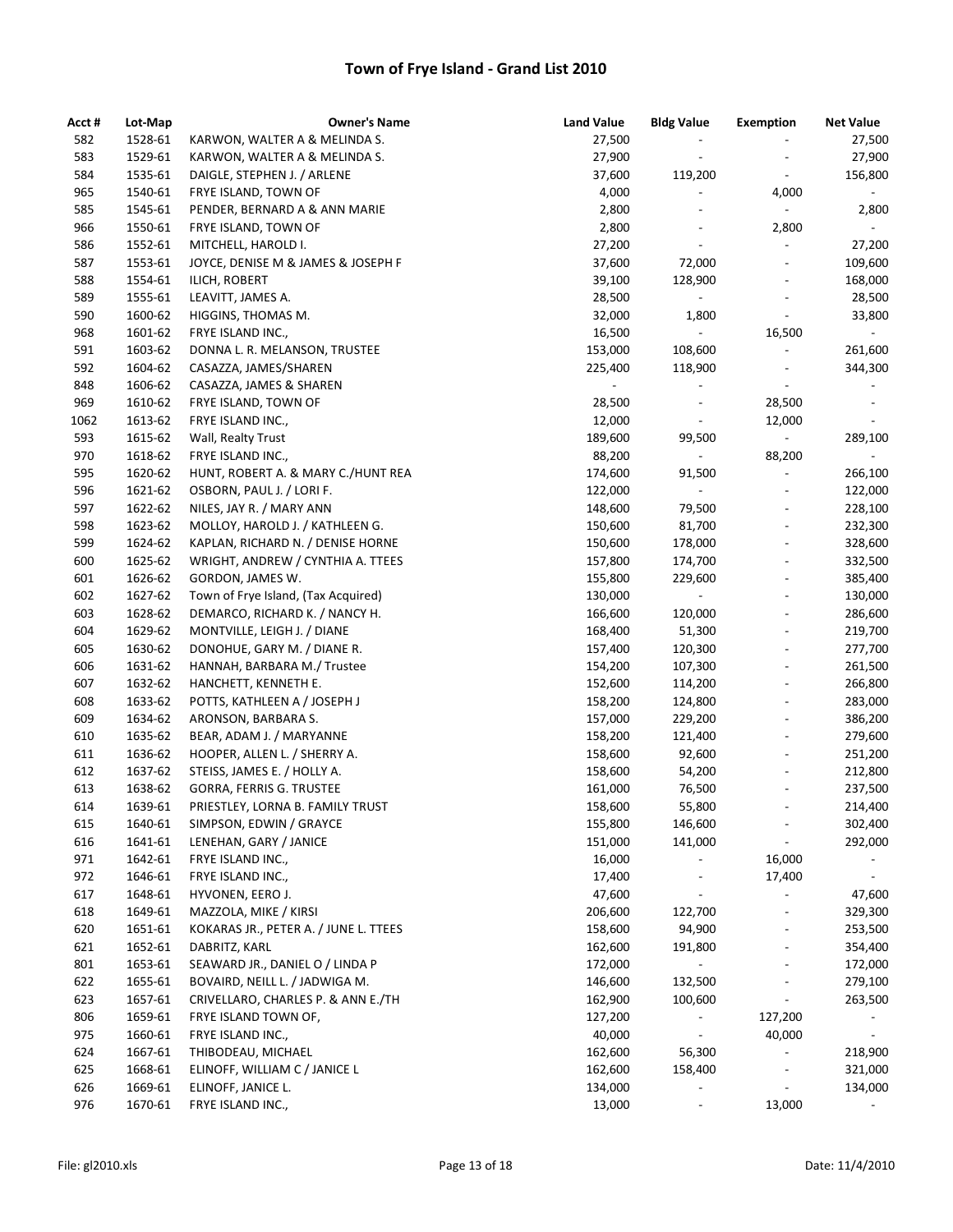| Acct #     | Lot-Map            | <b>Owner's Name</b>                             | <b>Land Value</b> | <b>Bldg Value</b>            | <b>Exemption</b>                                     | <b>Net Value</b>                    |
|------------|--------------------|-------------------------------------------------|-------------------|------------------------------|------------------------------------------------------|-------------------------------------|
| 627        | 1671-61            | WEISE, E.F. CHRISTIAN                           | 154,600           | 100,600                      | $\overline{\phantom{a}}$                             | 255,200                             |
| 628        | 1672-61            | WEISE, E.F. CHRISTIAN / MARIANNE                | 130,400           | $\overline{\phantom{a}}$     |                                                      | 130,400                             |
| 629        | 1673-61            | ANSON, KENT F & ELIZABETH M                     | 154,600           | 158,600                      | $\overline{\phantom{a}}$                             | 313,200                             |
| 630        | 1674-61            | ANSON, KENT F                                   | 149,000           | 180,400                      | $\overline{\phantom{a}}$                             | 329,400                             |
| 977        | 1675-61            | FRYE ISLAND INC.,                               | 13,400            | $\qquad \qquad \blacksquare$ | 13,400                                               |                                     |
| 631        | 1676-61            | DEMING, ROBERT N. / MARY A.                     | 151,800           | 119,500                      | $\qquad \qquad \blacksquare$                         | 271,300                             |
| 632        | 1677-61            | SCHUTZ, JOHN E. / CAROL A.                      | 158,600           | 117,600                      | $\overline{\phantom{a}}$                             | 276,200                             |
| 633        | 1678-61            | OHANESIAN, KRISTI                               | 185,600           | 174,300                      | $\overline{\phantom{a}}$                             | 359,900                             |
| 634        | 1679-61            | LEMIEUX, GERARD                                 | 174,200           | 92,900                       | $\overline{\phantom{a}}$                             | 267,100                             |
| 635        | 1680-61            | OSSI, MICHAEL J. / JACQUELINE W.                | 160,600           | 138,800                      | $\overline{\phantom{a}}$                             | 299,400                             |
| 636        | 1681-61            | JOHNSON, EDWARD P. / KAREN M.                   | 151,800           | 93,300                       | $\overline{\phantom{a}}$                             | 245,100                             |
| 637        | 1682-61            | BOURQUE, PAUL L. / RUTH A.                      | 167,000           | 145,600                      | $\overline{\phantom{a}}$                             | 312,600                             |
| 638        | 1683-61            | WILSON JR., MALCOLM / NELLIE                    | 151,200           | 57,800                       | $\qquad \qquad \blacksquare$                         | 209,000                             |
| 639        | 1684-61            | SULLIVAN, MARK                                  | 121,600           |                              | $\qquad \qquad \blacksquare$                         | 121,600                             |
| 640        | 1685-61            | GILMAN, STEVEN A.                               | 12,500            | $\overline{\phantom{a}}$     | $\overline{\phantom{a}}$                             | 12,500                              |
| 982        | 1686-60            | FRYE ISLAND INC.,                               | 20,600            | $\blacksquare$               | 20,600                                               | $\sim$                              |
| 642        | 1690-60            | TALMADGE, PAUL C. & PATRICIA A.                 | 214,200           | 108,900                      | $\omega_{\rm c}$                                     | 323,100                             |
| 900        | 1692-60            | FRYE ISLAND INC.,                               | 16,800            | $\blacksquare$               | 16,800                                               | $\sim$                              |
| 849        | 1694-60            | GARDINI, LAWRENCE E / JAYNE E                   | 195,200           | 64,100                       | $\overline{\phantom{a}}$                             | 259,300                             |
| 644        | 1695-60            | GARDINI, LAWRENCE E. / JAYNE E.                 | 16,800            | 24,200                       | $\overline{\phantom{a}}$                             | 41,000                              |
| 901        | 1696-60            | FRYE ISLAND, TOWN OF                            | 1,600             | $\overline{\phantom{a}}$     | 1,600                                                | $\overline{\phantom{a}}$            |
| 645        | 1697-60            | YULE, LANCE S.                                  | 27,400            | $\overline{\phantom{a}}$     | $\overline{\phantom{a}}$                             | 27,400                              |
| 646        | 1698-60            | PHILBRICK, WESLEY A/NELSA W                     | 43,400            | 86,100                       | $\overline{\phantom{a}}$                             | 129,500                             |
| 647        | 1699-60            | RUCCI, JACQUELINE M.                            | 28,900            | $\overline{\phantom{a}}$     | $\overline{\phantom{a}}$                             | 28,900                              |
| 983        | 1700-61            | FRYE ISLAND INC.,                               | 3,700             | $\overline{\phantom{a}}$     | 3,700                                                | $\overline{\phantom{a}}$            |
| 984        | 1706-61            | FRYE ISLAND INC.,                               | 1,500             | $\qquad \qquad \blacksquare$ | 1,500                                                | $\blacksquare$                      |
| 648        | 1708-61            | GILMAN, STEVEN                                  | 28,500            | $\overline{\phantom{a}}$     | $\overline{\phantom{a}}$                             | 28,500                              |
| 649        | 1711-61            | KETT, JOHN B. / THERESA M.                      | 42,400            | 118,500                      | $\overline{\phantom{a}}$                             | 160,900                             |
| 650        | 1712-61            | Town of Frye Island,                            | 12,900            |                              | 12,900                                               |                                     |
| 651        | 1713-61            | SANVILLE, CHARLES J                             | 31,000            |                              | $\overline{\phantom{a}}$                             | 31,000                              |
| 985        | 1716-61            | FRYE ISLAND INC.,                               | 3,200             |                              | 3,200                                                |                                     |
| 652        | 1719-61            | HIGGINS, THOMAS M                               | 36,700            | $\overline{a}$               |                                                      | 36,700                              |
| 986        | 1721-61            | HIGGINS, THOMAS M                               | 31,800            | ÷,                           | $\overline{\phantom{a}}$<br>$\overline{\phantom{a}}$ | 31,800                              |
|            |                    |                                                 |                   | $\overline{\phantom{a}}$     |                                                      |                                     |
| 987        | 1723-61            | FRYE ISLAND INC.,                               | 1,200             |                              | 1,200<br>$\omega_{\rm{eff}}$                         |                                     |
| 653        | 1724-61            | MURPHY, PAUL / ANN MARIE                        | 41,700            | 160,500                      |                                                      | 202,200<br>$\overline{\phantom{0}}$ |
| 988<br>654 | 1725-61<br>1726-61 | FRYE ISLAND INC.,                               | 1,700             | $\overline{\phantom{a}}$     | 1,700                                                |                                     |
|            |                    | WALBOURNE, MARY                                 | 30,700            | $\overline{\phantom{a}}$     | $\overline{\phantom{a}}$                             | 30,700                              |
| 655        | 1727-62            | QUIST, BERTIL G. / CAROL D.                     | 39,600            | 64,500                       | $\overline{\phantom{a}}$                             | 104,100                             |
| 656        | 1729-62            | HANLEY, JAMES M. & BETHANY                      | 39,600            | 128,800                      |                                                      | 168,400                             |
| 657        | 1730-62            | HODGE, PAMELA S.                                | 30,700            |                              |                                                      | 30,700                              |
| 658        | 1731-62            | CHARRETTE, EDMOND                               | 30,800            |                              |                                                      | 30,800                              |
| 659        | 1732-62            | SPEED, WILLIAM J.                               | 31,000            | $\overline{a}$               |                                                      | 31,000                              |
| 660        | 1733-62            | BARRINGER, JOHN E. / CATHERINE M.               | 40,400            | 121,700                      | $\overline{a}$                                       | 162,100                             |
| 661        | 1734-62            | BALDWIN, DAVID H.                               | 37,600            |                              |                                                      | 37,600                              |
| 662        | 1736-62            | MASSARO, BETH                                   | 41,300            | 99,800                       | $\qquad \qquad \blacksquare$                         | 141,100                             |
| 663        | 1737-62            | LYONS, LORRAINE A.                              | 40,900            | 109,800                      | $\qquad \qquad \blacksquare$                         | 150,700                             |
| 664        | 1738-62            | THURSTON, ROBERT E.                             | 40,200            | 178,700                      |                                                      | 218,900                             |
| 666        | 1740-62            | AMBROZAVITCH, PETER W./SUSAN M.                 | 45,900            | 102,800                      |                                                      | 148,700                             |
| 667        | 1741-62            | SOLIMINI, VITO                                  | 43,600            | 216,000                      | $\overline{\phantom{a}}$                             | 259,600                             |
| 668        | 1745-62            | HOLGERSEN, STEVEN                               | 30,900            | $\blacksquare$               | $\overline{\phantom{a}}$                             | 30,900                              |
| 669        | 1746-62            | SULLIVAN, JAMES J. JR.                          | 12,900            | 11,100                       | $\overline{\phantom{a}}$                             | 24,000                              |
| 670        | 1749-62            | LEEMAN, SCOTT V.                                | 40,800            | 104,000                      | $\overline{\phantom{a}}$                             | 144,800                             |
| 672        | 1752-62            | FAULK, HERMAN A. / DORIS C. & MACLEAN ELAINE L. | 46,400            | 51,900                       | 6,930                                                | 91,370                              |
| 673        | 1753-62            | HIGGINS, THOMAS M.                              | 40,200            | 37,600                       |                                                      | 77,800                              |
| 674        | 1754-62            | MCCRILLIS, ROBERT                               | 31,500            | 1,800                        |                                                      | 33,300                              |
| 675        | 1755-62            | KELLS, KERRY J. & LENORE K.                     | 35,800            | $\overline{\phantom{a}}$     |                                                      | 35,800                              |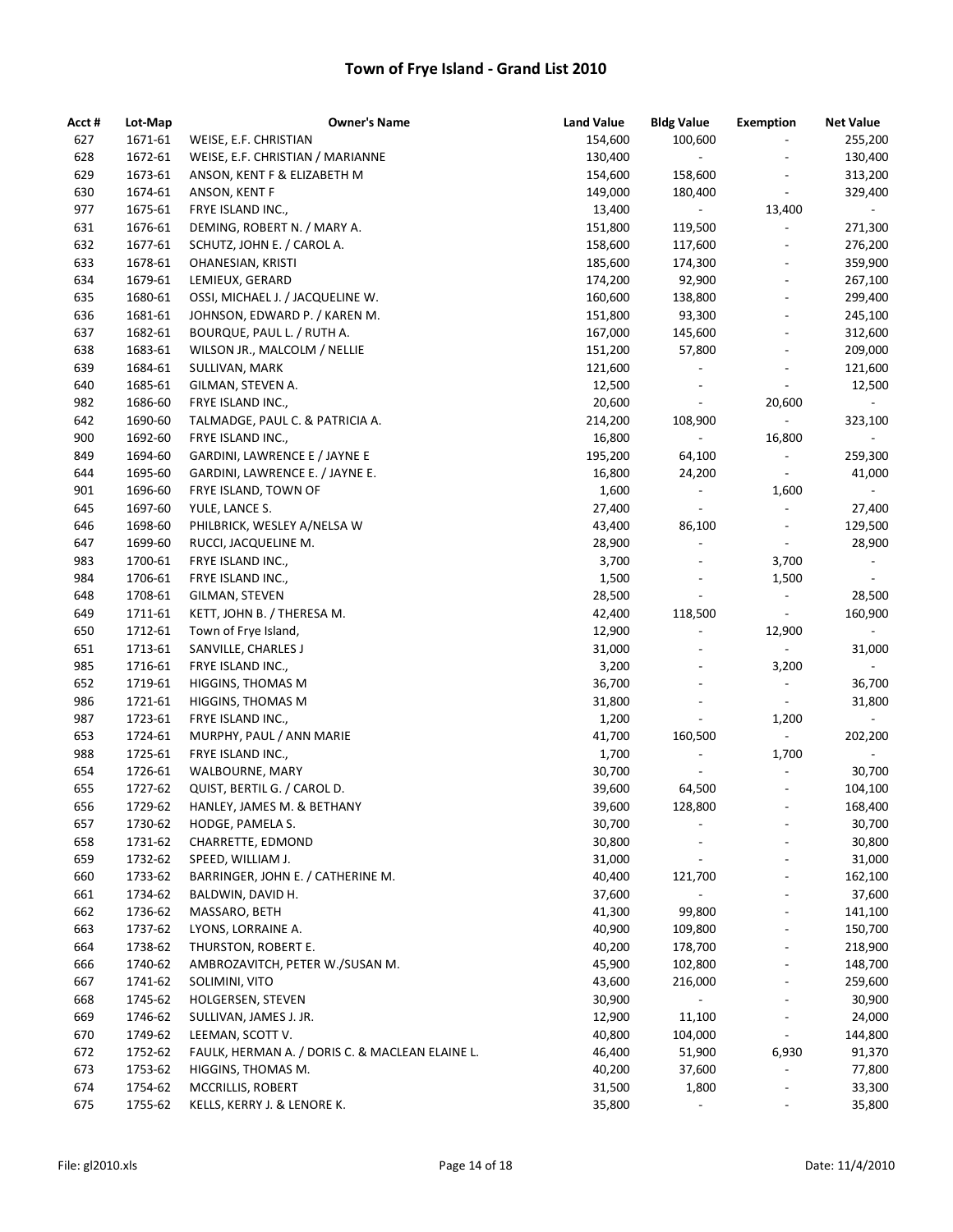| Acct # | Lot-Map | <b>Owner's Name</b>                            | <b>Land Value</b> | <b>Bldg Value</b>        | <b>Exemption</b>         | <b>Net Value</b>         |
|--------|---------|------------------------------------------------|-------------------|--------------------------|--------------------------|--------------------------|
| 676    | 1757-62 | COUSINEAU, STEPHEN J. & LAFLAMME CHERYL A.     | 46,400            | 91,000                   | $\overline{\phantom{a}}$ | 137,400                  |
| 677    | 1758-62 | RICHARDSON, CHERYL                             | 33,900            | $\overline{\phantom{a}}$ |                          | 33,900                   |
| 678    | 1759-62 | MCKEE, TODD C. & CATHERINE M.                  | 31,500            |                          |                          | 31,500                   |
| 679    | 1760-62 | POWERS, TIMOTHY M. / NANCY A.                  | 31,400            | $\overline{\phantom{a}}$ | $\overline{\phantom{a}}$ | 31,400                   |
| 680    | 1761-62 | FLYNN, ROBERT P & PATRICIA A                   | 39,800            | 181,500                  | $\frac{1}{2}$            | 221,300                  |
| 681    | 1762-62 | WALGROVE SEBAGO, LLC                           | 34,900            |                          | $\overline{\phantom{a}}$ | 34,900                   |
| 989    | 1764-62 | FRYE ISLAND INC.,                              | 3,000             |                          | 3,000                    | $\overline{\phantom{a}}$ |
| 682    | 1767-62 | STEVENS III, WILLIAM / LOUISE                  | 42,400            | 154,000                  | $\overline{\phantom{a}}$ | 196,400                  |
| 1057   | 1768-62 | FRYE ISLAND INC.,                              | 1,800             | $\overline{\phantom{a}}$ | 1,800                    | $\sim$                   |
| 990    | 1770-62 | KENNEY, JAN & BRIAN                            | 41,600            |                          | $\blacksquare$           | 41,600                   |
| 683    | 1771-62 | FRYE ISLAND TOWN OF,                           | 11,400            |                          | 11,400                   | $\sim$                   |
| 684    | 1772-62 | DOWNS, AMANDA L.                               | 27,600            |                          | $\overline{\phantom{a}}$ | 27,600                   |
| 991    | 1773-62 | FRYE ISLAND, TOWN OF                           | 1,100             | $\overline{\phantom{0}}$ | 1,100                    | $\overline{\phantom{a}}$ |
| 685    | 1774-62 | CHRISTY, KRISTOPHER M/DIANE M                  | 37,800            | 159,200                  | $\overline{\phantom{a}}$ | 197,000                  |
| 686    | 1775-62 | DALY, NEIL & PAULA                             | 37,700            | 100,300                  | $\overline{a}$           | 138,000                  |
| 687    | 1776-62 | DRISCOLL, EUGENE C. & HART ELLEN               | 27,600            | $\frac{1}{2}$            | $\overline{\phantom{a}}$ | 27,600                   |
| 688    | 1778-62 | MESSER SR., DANIEL L.                          | 39,500            | 42,500                   | $\blacksquare$           | 82,000                   |
| 992    | 1780-62 | FRYE ISLAND INC.,                              | 3,900             | $\overline{\phantom{a}}$ | 3,900                    | $\blacksquare$           |
| 689    | 1786-62 | Town of Frye Island, (Tax Acquired)            | 2,700             |                          | $\omega_{\rm c}$         | 2,700                    |
| 993    | 1788-62 | FRYE ISLAND INC.,                              | 1,800             |                          | 1,800                    | $\sim$                   |
| 690    | 1789-62 | <b>BOYD, BRIAN R &amp; BRETT</b>               | 30,600            | $\overline{\phantom{0}}$ | $\Box$                   | 30,600                   |
| 691    | 1790-62 | MCKEE, JOHN H. / HELEN H.                      | 39,400            | 55,500                   | $\overline{\phantom{a}}$ | 94,900                   |
| 692    | 1791-62 | NADEAU, SCOTT/JULIE                            | 39,900            | 110,900                  | $\overline{\phantom{a}}$ | 150,800                  |
| 994    | 1794-62 | FRYE ISLAND INC.,                              | 2,800             | $\overline{\phantom{a}}$ | 2,800                    | $\overline{\phantom{a}}$ |
| 995    | 1796-62 | FRYE ISLAND, TOWN OF                           | 2,500             |                          | 2,500                    | $\overline{\phantom{a}}$ |
| 693    | 1800-62 | MACOMBER, ROBERT T.                            | 35,700            |                          | $\blacksquare$           | 35,700                   |
| 996    | 1802-62 | FRYE ISLAND, TOWN OF                           | 2,600             |                          | 2,600                    | $\overline{\phantom{a}}$ |
| 1061   | 1804-62 | FRYE ISLAND INC.,                              | 1,800             |                          | 1,800                    | $\overline{\phantom{a}}$ |
| 694    | 1805-62 | FRYE ISLAND INC.,                              | 9,500             | $\overline{\phantom{a}}$ | 9,500                    | $\blacksquare$           |
| 695    | 1806-62 | OSBORN, PAUL J. / LORI F.                      | 42,400            | 145,300                  | $\overline{\phantom{a}}$ | 187,700                  |
| 696    | 1807-62 | WITTLIFF, DAVID S./CATHERINE N.                | 42,400            | 118,000                  | $\overline{\phantom{a}}$ | 160,400                  |
| 697    | 1808-62 | PHILLIP ADAMS, REVOCABLE LIVING TRUST          | 43,700            | 142,900                  | $\overline{\phantom{a}}$ | 186,600                  |
| 997    | 1809-62 | FRYE ISLAND INC.,                              | 1,600             |                          | 1,600                    |                          |
| 698    | 1810-62 | <b>GORDON, JAMES W</b>                         | 33,800            | $\overline{\phantom{a}}$ | $\overline{\phantom{a}}$ | 33,800                   |
| 699    | 1811-62 | DONOHUE, GARY M. / DIANE R.                    | 6,300             |                          | $\overline{a}$           | 6,300                    |
| 700    | 1812-62 | POTTS, KATHLEEN A. & JOSEPH                    | 40,300            | $\overline{\phantom{a}}$ |                          | 40,300                   |
| 702    | 1814-62 | RILEY, HEATHER                                 | 47,200            | 41,900                   | $\overline{\phantom{a}}$ | 89,100                   |
| 703    | 1815-62 | BARLOW, JEFFREY G. & MELISA                    | 32,700            | $\overline{\phantom{0}}$ | $\frac{1}{2}$            | 32,700                   |
| 704    | 1816-62 | MOSES, JAMES P.                                | 32,700            |                          |                          | 32,700                   |
| 705    | 1817-62 | SAVAGE, TODD S. & LINDA M. & PRENT             | 32,700            |                          | $\overline{\phantom{m}}$ | 32,700                   |
| 706    | 1818-62 | CORNUT, CHARLES L. / SHIRLEY E.                | 32,700            |                          | $\overline{\phantom{a}}$ | 32,700                   |
| 998    | 1822-61 | FRYE ISLAND INC.,                              | 6,700             | $\overline{\phantom{a}}$ | 6,700                    | $ \,$                    |
| 707    | 1828-61 | HYVONEN, EERO J.                               | 38,000            | 92,500                   | $\overline{a}$           | 130,500                  |
| 708    | 1829-61 | GATELY, WILLIAM / ELAINE                       | 42,400            | 110,700                  |                          | 153,100                  |
| 709    | 1831-61 | MACDONALD, JANE                                | 42,300            | 68,400                   |                          | 110,700                  |
| 710    | 1832-61 | BURGESS, THOMAS A. / JUDITH A.                 | 42,400            | 81,400                   | $\overline{\phantom{a}}$ | 123,800                  |
| 711    | 1833-61 | PORT HARBOR REALTY LLC, PORT HARBOR REALTY LLC | 32,800            |                          |                          | 32,800                   |
| 712    | 1834-61 | <b>GUTHRIE, JACQUELINE</b>                     | 42,400            | 61,300                   |                          | 103,700                  |
| 713    | 1835-61 | BOVAIRD, NEILL L. / JADWIGA M.                 | 3,200             |                          |                          | 3,200                    |
| 1000   | 1836-61 | CRIVELLARO, CHARLES P./ANN E. TTEES            | 3,200             |                          |                          | 3,200                    |
| 714    | 1837-61 | BARTLETT JR., JOHN S. / CAMILLE E              | 3,200             |                          |                          | 3,200                    |
| 715    | 1838-61 | LOWE, ELAINE                                   | 3,200             | $\overline{\phantom{a}}$ |                          | 3,200                    |
| 716    | 1839-61 | LOWE, DAVID C. / ELAINE                        | 42,400            | 114,800                  | $\overline{\phantom{a}}$ | 157,200                  |
| 1001   | 1842-61 | FRYE ISLAND INC.,                              | 5,500             |                          | 5,500                    |                          |
| 717    | 1846-61 | BOYD, ROSEMARIE A. BOYD TRUST-2004             | 32,700            |                          |                          | 32,700                   |
| 718    | 1847-61 | BOYD, JOHN R. BOYD TRUST-2004                  | 47,800            | 107,800                  | $\overline{\phantom{a}}$ | 155,600                  |
|        |         |                                                |                   |                          |                          |                          |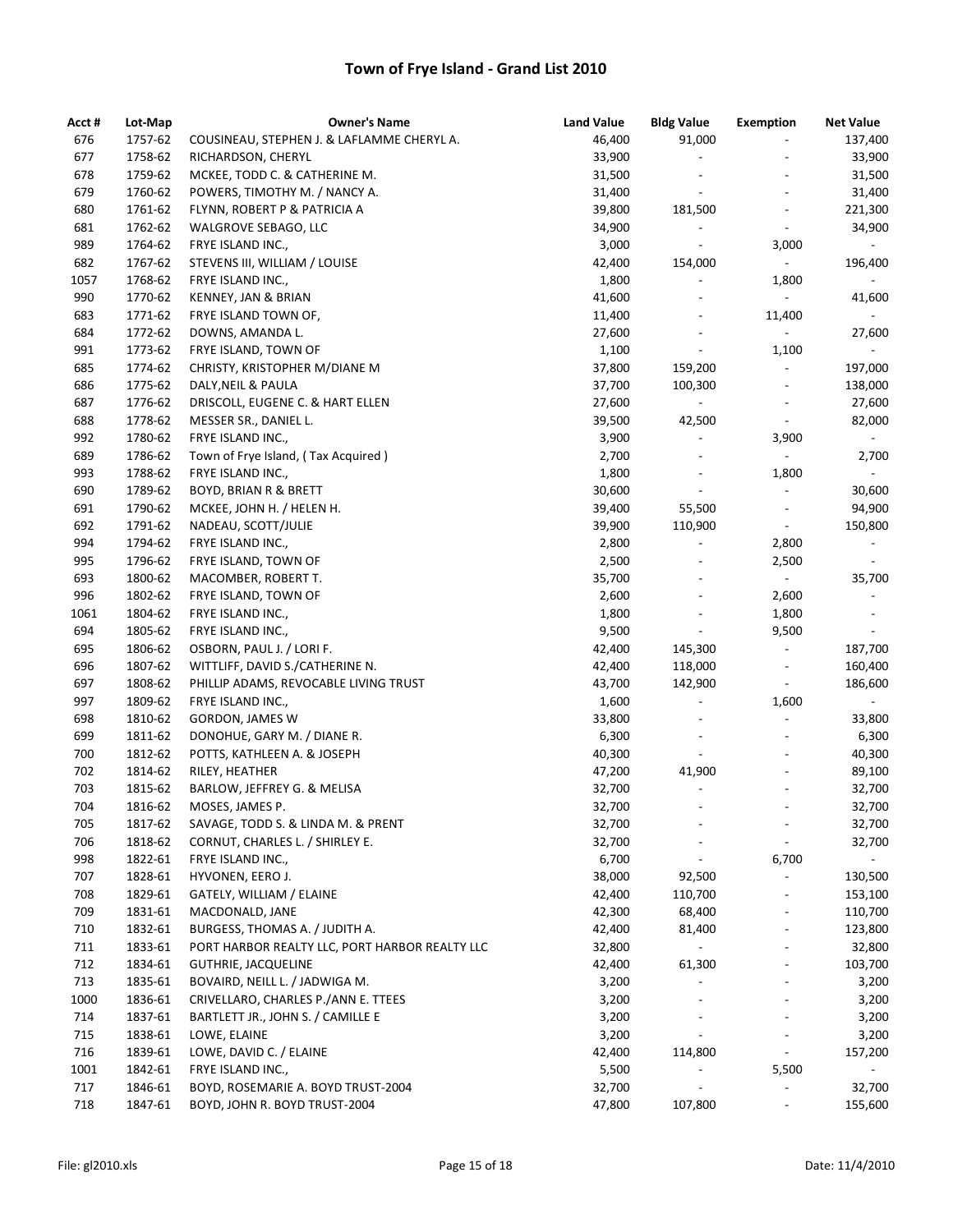| Acct # | Lot-Map  | <b>Owner's Name</b>                | <b>Land Value</b> | <b>Bldg Value</b>            | <b>Exemption</b>             | <b>Net Value</b>         |
|--------|----------|------------------------------------|-------------------|------------------------------|------------------------------|--------------------------|
| 1002   | 1848-61  | FRYE ISLAND INC.,                  | 1,700             | $\blacksquare$               | 1,700                        |                          |
| 719    | 1849-61  | PELISSIER, RICHARD L TRUSTEE       | 43,800            | 139,200                      | $\overline{\phantom{a}}$     | 183,000                  |
| 720    | 1850-61  | HALADUN, WILLIAM G / JOANN D       | 34,400            | $\overline{\phantom{0}}$     | $\overline{\phantom{a}}$     | 34,400                   |
| 1003   | 1851-61  | FRYE ISLAND INC.,                  | 1,800             | $\overline{\phantom{a}}$     | 1,800                        | $\sim$                   |
| 721    | 1852-61  | HICKS, KENNETH C.                  | 35,300            | $\overline{\phantom{a}}$     | $\overline{\phantom{a}}$     | 35,300                   |
| 722    | 1853-61  | T-12 LLC,                          | 45,500            | 93,000                       |                              | 138,500                  |
| 723    | 1854-61  | T-12 LLC,                          | 37,200            | $\qquad \qquad \blacksquare$ |                              | 37,200                   |
| 1004   | 1855-61  | FRYE ISLAND INC.,                  | 2,000             | $\overline{\phantom{a}}$     | 2,000                        | $\sim$                   |
| 724    | 1856-61  | HARRIS, DUNCAN B. / BETH O.        | 36,300            | $\overline{\phantom{a}}$     | $\overline{\phantom{a}}$     | 36,300                   |
| 725    | 1857-61  | FRYE ISLAND INC.,                  | 7,800             | $\overline{\phantom{0}}$     | 7,800                        | $\sim$                   |
| 726    | 1858-61  | SCHUTZ, CAROL A.                   | 45,700            | 110,700                      | $\overline{\phantom{a}}$     | 156,400                  |
| 11     | 1859-61  | OHANESIAN, KRISTI                  | 7,800             | $\qquad \qquad \blacksquare$ | $\overline{\phantom{a}}$     | 7,800                    |
| 727    | 1860-61  | PIPER, GREGORY W. / ELIZABETH L.   | 34,500            | $\overline{\phantom{a}}$     | $\overline{\phantom{a}}$     | 34,500                   |
| 978    | 1861-61  | FRYE ISLAND INC.,                  | 1,800             | $\qquad \qquad \blacksquare$ | 1,800                        | $\blacksquare$           |
| 728    | 1862-61  | POOLER, ADAM / JACOB / PATRICK     | 34,000            | $\overline{\phantom{a}}$     |                              | 34,000                   |
| 729    | 1863-61  | POOLER, ANN MARIE                  | 28,100            | $\frac{1}{2}$                | $\overline{\phantom{a}}$     | 28,100                   |
| 1005   | 1864-61  | FRYE ISLAND INC.,                  | 8,400             | $\overline{\phantom{0}}$     | 8,400                        | $ \,$                    |
| 812    | 1865-061 | FRYE ISLAND INC.,                  | 7,600             | $\frac{1}{2}$                | 7,600                        | $\overline{\phantom{a}}$ |
| 730    | 1866-61  | ALEXANDER, FRANCIS E. / SHORT MARY | 38,200            | 138,500                      | $\sim$                       | 176,700                  |
| 979    | 1867-61  | FRYE ISLAND INC.,                  | 1,200             | $\qquad \qquad \blacksquare$ | 1,200                        | $\overline{\phantom{a}}$ |
| 731    | 1868-61  | FRYE ISLAND TOWN OF,               | 2,300             | $\overline{\phantom{a}}$     | 2,300                        | $\overline{\phantom{a}}$ |
| 980    | 1870-61  | FRYE ISLAND INC.,                  | 2,300             | $\qquad \qquad \blacksquare$ | 2,300                        | $\overline{\phantom{a}}$ |
| 732    | 1872-61  | HOLGERSEN, STEVEN M                | 42,500            | 6,300                        | $\overline{\phantom{a}}$     | 48,800                   |
| 733    | 1874-61  | COTE, DENISE J.                    | 45,400            | 189,900                      |                              | 235,300                  |
| 734    | 1875-61  | COULSEY, RAMONA A./SMITH SANDRA A. | 42,100            | 120,700                      | $\overline{\phantom{a}}$     | 162,800                  |
| 981    | 1876-61  | SULLIVAN, MARK                     | 3,100             | $\overline{\phantom{a}}$     | $\blacksquare$               | 3,100                    |
| 810    | 1877-061 | FRYE ISLAND INC.,                  | 1,600             | $\qquad \qquad \blacksquare$ | 1,600                        | $\overline{\phantom{a}}$ |
| 811    | 1878-061 | FRYE ISLAND INC.,                  | 6,200             | $\qquad \qquad \blacksquare$ | 6,200                        |                          |
| 735    | 1879-61  | FRYE ISLAND INC.,                  | 1,600             | $\overline{\phantom{a}}$     | 1,600                        | $\overline{\phantom{a}}$ |
| 899    | 1880-60  | FRYE ISLAND INC.,                  | 1,600             | $\overline{\phantom{0}}$     | 1,600                        |                          |
| 736    | 1881-60  | BATES, CLIFFORD S & THERESA L      | 42,100            | 166,100                      |                              | 208,200                  |
| 898    | 1882-60  | FRYE ISLAND INC.,                  | 2,300             |                              | 2,300                        |                          |
| 737    | 1884-60  | SHORTILL, THOMAS F.                | 32,300            |                              | $\overline{\phantom{a}}$     | 32,300                   |
| 897    | 1886-60  | FRYE ISLAND, TOWN OF               | 2,500             | $\overline{\phantom{a}}$     | 2,500                        | $\overline{\phantom{a}}$ |
| 738    | 1887-60  | YULE, LANCE S.                     | 12,400            | 41,800                       | $\overline{\phantom{a}}$     | 54,200                   |
| 739    | 1888-60  | TORRA, ANTHONY N. / MARY L.        | 38,100            | 142,000                      |                              | 180,100                  |
| 740    | 1889-60  | DISALVO, ANDREW J. / CELINE M.     | 38,100            | 115,900                      |                              | 154,000                  |
| 741    | 1890-60  | MESSERVEY, AMBROSE H               | 42,400            | 135,200                      |                              | 177,600                  |
| 743    | 1892-60  | NOBLE, SHIRLEY                     | 38,400            | 124,000                      |                              | 162,400                  |
| 744    | 1896-60  | ROOS, MARTIN F.                    | 28,200            | $\qquad \qquad \blacksquare$ | $\overline{\phantom{a}}$     | 28,200                   |
| 896    | 1898-60  | FRYE ISLAND INC.,                  | 2,900             |                              | 2,900                        | $\sim$                   |
| 745    | 1900-60  | HOLT, CAROL                        | 38,600            | 120,600                      | $\overline{\phantom{a}}$     | 159,200                  |
| 851    | 1901-61  | BROWN, MICHAEL J / SHARON D        | 44,600            | 142,400                      |                              | 187,000                  |
| 746    | 1903-61  | ROCKWELL, THOMAS P.                | 28,200            | $\overline{\phantom{a}}$     | $\overline{\phantom{a}}$     | 28,200                   |
| 932    | 1904-61  | FRYE ISLAND INC.,                  | 1,900             | $\qquad \qquad \blacksquare$ | 1,900                        | $\sim$                   |
| 747    | 1906-61  | REALI, JAMES                       | 38,600            | 7,900                        | $\overline{\phantom{a}}$     | 46,500                   |
| 748    | 1907-61  | PENDER, BERNARD A/ANN MARIE        | 28,200            | $\qquad \qquad \blacksquare$ | $\qquad \qquad \blacksquare$ | 28,200                   |
| 933    | 1908-61  | FRYE ISLAND INC.,                  | 1,400             | $\overline{\phantom{0}}$     | 1,400                        |                          |
| 1018   | 1910-61  | FRYE ISLAND INC.,                  | 1,400             |                              | 1,400                        |                          |
| 749    | 1911-61  | MACVANE, ERIC J/GINA L             | 28,200            |                              | $\overline{\phantom{a}}$     | 28,200                   |
| 1019   | 1914-61  | FRYE ISLAND INC.,                  | 3,900             |                              | 3,900                        |                          |
| 1020   | 1920-61  | FRYE ISLAND INC.,                  | 1,900             |                              | 1,900                        |                          |
| 750    | 1921-61  | FRYE ISLAND INC.,                  | 12,400            |                              | 12,400                       |                          |
| 751    | 1922-61  | YANICKY, JOHN F. / ALICE R.        | 2,400             |                              |                              | 2,400                    |
| 752    | 1923-61  | FRYE ISLAND TOWN OF,               | 605,000           | 109,700                      | 714,700                      |                          |
| 852    | 1924-61  | FRYE ISLAND INC.,                  | 1,700             |                              | 1,700                        |                          |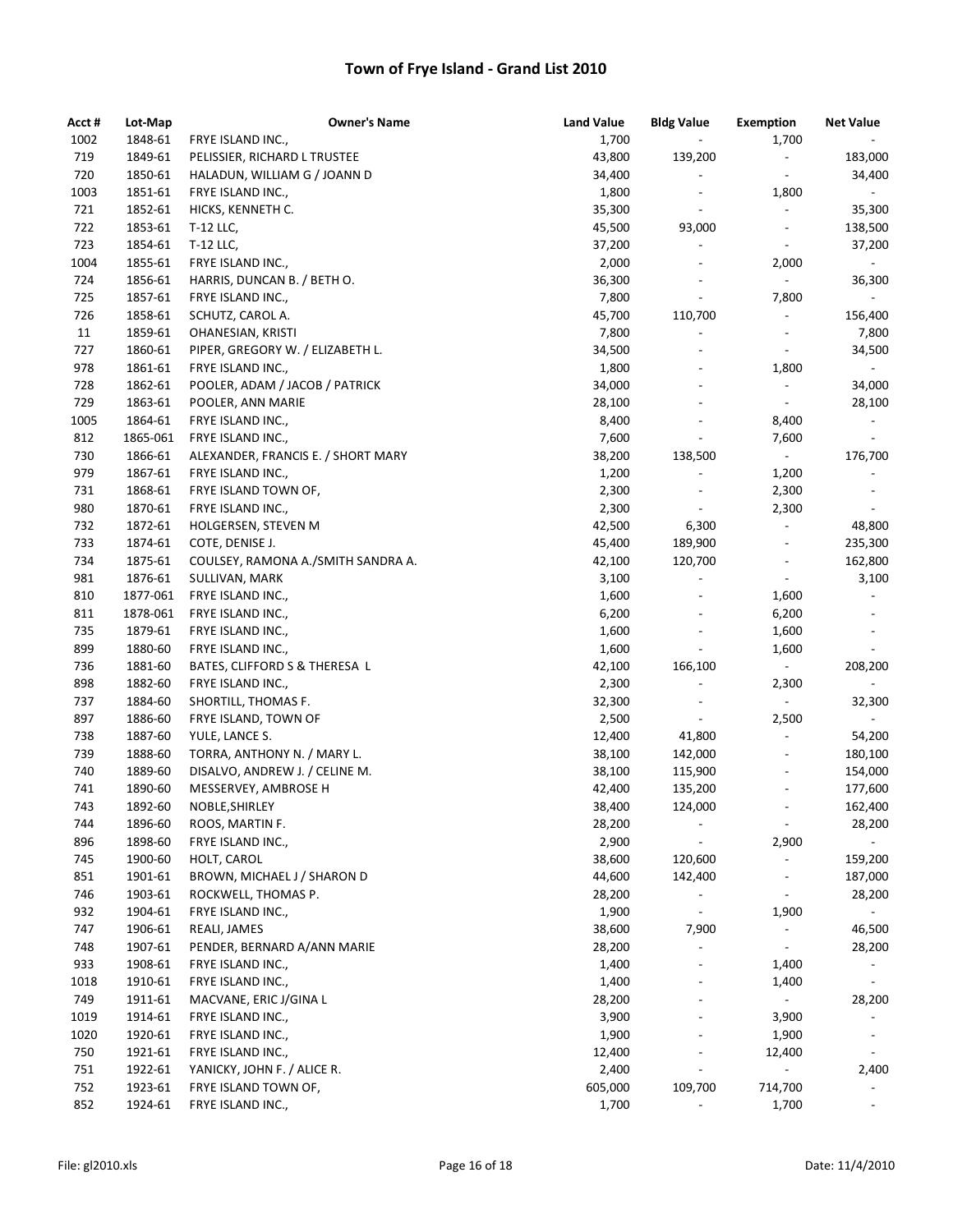| Acct # | Lot-Map | <b>Owner's Name</b>                          | <b>Land Value</b>        | <b>Bldg Value</b>        | <b>Exemption</b>             | <b>Net Value</b>         |
|--------|---------|----------------------------------------------|--------------------------|--------------------------|------------------------------|--------------------------|
| 753    | 1925-61 | JOHN M & LINDA J. KIRK, TRUSTEES             | 27,600                   | $\overline{\phantom{a}}$ | $\overline{\phantom{a}}$     | 27,600                   |
| 853    | 1926-61 | TYACK, WILLIAM J                             | 39,200                   | 58,000                   |                              | 97,200                   |
| 754    | 1927-61 | CLAYTON, KENNETH J/CHRISTINE M               | 28,500                   | $\sim$                   | $\overline{a}$               | 28,500                   |
| 755    | 1928-61 | HELBICK JR., JOSEPH J.                       | 39,700                   | 130,300                  | $\overline{\phantom{a}}$     | 170,000                  |
| 756    | 1929-61 | HELBICK JR., JOSEPH J.                       | 29,300                   | $\overline{\phantom{a}}$ | $\overline{\phantom{a}}$     | 29,300                   |
| 757    | 1930-61 | HELBICK JR., JOSEPH J.                       | 28,600                   | $\overline{\phantom{a}}$ | $\overline{\phantom{a}}$     | 28,600                   |
| 1022   | 1936-61 | FRYE ISLAND INC.,                            | 4,100                    | $\overline{a}$           | 4,100                        | $\blacksquare$           |
| 758    | 1939-61 | MORSE III, JAMES H.                          | 29,100                   |                          | $\overline{\phantom{a}}$     | 29,100                   |
| 759    | 1940-61 | YATES, DEREK L. & CATHERINE                  | 28,600                   | $\overline{\phantom{a}}$ | $\overline{\phantom{a}}$     | 28,600                   |
| 928    | 1941-61 | YATES, DEREK L                               | 40,900                   | 169,300                  | $\overline{\phantom{a}}$     | 210,200                  |
| 760    | 1943-61 | GASCO, BRUCE A./TARA A                       | 39,500                   | 77,800                   | $\overline{\phantom{a}}$     | 117,300                  |
| 761    | 1944-61 | THE RICHARD AND DIANE BEAUDOIN, FAMILY TRUST | 39,000                   | 39,000                   | $\qquad \qquad \blacksquare$ | 78,000                   |
| 762    | 1945-61 | RUBIN, DAVID V. L.                           | 28,600                   | $\blacksquare$           | $\overline{\phantom{a}}$     | 28,600                   |
| 763    | 1946-61 | KAKITIS, LEON H/SALLY E.                     | 39,000                   | 139,100                  | $\overline{\phantom{a}}$     | 178,100                  |
| 765    | 1948-60 | MYATT, JOHN                                  | 42,000                   | 95,900                   | $\qquad \qquad \blacksquare$ | 137,900                  |
| 766    | 1949-60 | MYATT, JOHN/ROBERTA L.                       | 28,200                   |                          | $\overline{\phantom{a}}$     | 28,200                   |
| 903    | 1950-60 | FRYE ISLAND INC.,                            | 2,200                    | $\overline{\phantom{a}}$ | 2,200                        | $\overline{\phantom{a}}$ |
| 880    | 1957-60 | FRYE ISLAND INC.,                            | 1,200                    | $\overline{\phantom{a}}$ | 1,200                        |                          |
| 767    | 1958-60 | LIBBY, ROBERT W & CYNTHIA F                  | 2,400                    | $\blacksquare$           | $\overline{\phantom{a}}$     | 2,400                    |
| 768    | 1959-60 | LIBBY, ROBERT W/CYNTHIA F                    | 38,700                   | 59,500                   | $\overline{\phantom{a}}$     | 98,200                   |
| 902    | 1960-60 | FRYE ISLAND INC.,                            | 1,600                    | $\blacksquare$           | 1,600                        | $\sim$                   |
| 769    | 1962-60 | KIRBY, ROBINSON J. & CAITLIN H.              | 38,300                   | 115,900                  | $\overline{\phantom{a}}$     | 154,200                  |
| 770    | 1963-60 | BLOOM, DEBORAH A                             | 38,300                   | 39,700                   | $\overline{\phantom{a}}$     | 78,000                   |
| 771    | 1964-60 | RUCCI, RONALD S. / JACQUELINE M.             | 39,700                   | 101,200                  | $\frac{1}{2}$                | 140,900                  |
| 772    | 1967-61 | MCLATCHY, PAUL / ELIZABETH                   | 2,400                    | $\overline{\phantom{a}}$ | $\overline{\phantom{a}}$     | 2,400                    |
| 1027   | 1970-61 | FRYE ISLAND INC.,                            | 3,900                    | $\overline{a}$           | 3,900                        | $ \,$                    |
| 938    | 1972-61 | FRYE ISLAND INC.,                            | 3,000                    | $\overline{a}$           | 3,000                        | $\blacksquare$           |
| 773    | 1978-61 | DEL CAMP, BRIAN J.                           | 27,200                   | $\overline{\phantom{a}}$ | $\overline{\phantom{a}}$     | 27,200                   |
| 774    | 1982-61 | ROKES, RICHARD A. & MICHELLE M.              | 37,800                   | 139,500                  | $\overline{\phantom{a}}$     | 177,300                  |
| 775    | 1984-61 | REBUCK, BERNICE                              | 4,300                    | $\overline{\phantom{a}}$ | $\overline{\phantom{a}}$     | 4,300                    |
| 776    | 1985-61 | FRYE ISLAND TOWN OF,                         | 2,400                    | $\overline{\phantom{a}}$ | 2,400                        | $\blacksquare$           |
| 777    | 1986-62 | CHAPIN, JULIE                                | 194,600                  | 175,500                  | $\frac{1}{2}$                | 370,100                  |
| 778    | 1987-62 | ROGERS, WINIFRED J                           | 194,600                  | 150,300                  |                              | 344,900                  |
| 779    | 1988-62 | ASHLEY, MICHAEL A. / JUDITH L. TTEES         | 188,400                  | 165,900                  | $\overline{\phantom{a}}$     | 354,300                  |
| 780    | 1989-62 | WHITE, PAUL J.                               | 186,600                  | 138,400                  | $\overline{\phantom{a}}$     | 325,000                  |
| 781    | 1990-62 | JACKSON, ROSEMARY F TRUSTEE                  | 186,600                  | 155,900                  | $\qquad \qquad \blacksquare$ | 342,500                  |
| 782    | 1991-62 | REALI, FRANK / CARMELA A.                    | 186,600                  | 105,000                  | $\overline{\phantom{a}}$     | 291,600                  |
| 783    | 1992-62 | HAMBLETON, BARBARA J.                        | 186,600                  | 52,800                   | $\overline{\phantom{a}}$     | 239,400                  |
| 784    | 1993-62 | LAWRENCE W. HILL, JR. TRUST                  | 186,600                  | 64,300                   |                              | 250,900                  |
| 929    | 1994-62 | FRYE ISLAND INC.,                            | 14,200                   | $\blacksquare$           | 14,200                       |                          |
| 785    | 1997-62 | MARCIONEK, DAVID J. / DEBORAH M.             | 40,500                   | 400                      | $\overline{\phantom{a}}$     | 40,900                   |
| 930    | 1998-62 | FRYE ISLAND, TOWN OF                         | 11,000                   | $\overline{\phantom{a}}$ | 11,000                       |                          |
| 939    | 1999-62 | FRYE ISLAND, TOWN OF                         | 1,100                    |                          | 1,100                        |                          |
| 947    | 2000-62 | FRYE ISLAND INC.,                            | 7,100                    |                          | 7,100                        | $\overline{\phantom{a}}$ |
| 854    | 2007-62 | MACGREGOR III, JOHN W TRUSTEE                | 2,700                    |                          | $\blacksquare$               | 2,700                    |
| 948    | 2008-62 | FRYE ISLAND INC.,                            | 91,600                   | $\overline{\phantom{a}}$ | 91,600                       | $\sim$                   |
| 859    | 2026-62 | SULLIVAN, PHILIP G / CHERYL A                | 173,600                  | 188,200                  | $\blacksquare$               | 361,800                  |
| 1028   | 2028-62 | FRYE ISLAND INC.,                            | 22,400                   |                          | 22,400                       | $\overline{\phantom{a}}$ |
| 150    | 3004-62 | DESJARDINS, CONSTANCE & ALBEO                | 321,200                  | 291,400                  | $\overline{\phantom{a}}$     | 612,600                  |
| 300    | 3005-62 | POOR, DAVID J                                | 275,600                  | 178,100                  | $\overline{\phantom{a}}$     | 453,700                  |
| 886    | 3006-62 | FRYE ISLAND, TOWN OF                         | 848,000                  | $\overline{\phantom{a}}$ | 848,000                      |                          |
| 791    | 3009-61 | GALIPEAU, RICHARD L. / KAREN K.              | $\overline{\phantom{a}}$ | 9,300                    |                              | 9,300                    |
| 792    | 3010-62 | FAULK, HERMAN A.                             | 28,800                   | $\blacksquare$           | $\overline{\phantom{a}}$     | 28,800                   |
| 793    | 3012-62 | KARPACZ, PATRICIA L. TRUSTEE OF THE          | 159,800                  | 89,700                   | $\overline{\phantom{a}}$     | 249,500                  |
| 1047   | 3031-62 | CHAPMAN, JOHN N. / DELORES                   | 336,000                  | 610,800                  | $\qquad \qquad \blacksquare$ | 946,800                  |
| 1048   | 3032-62 | REC-CMC PROPERTIES, LLC                      | 336,000                  | 485,900                  | $\overline{\phantom{a}}$     | 821,900                  |
|        |         |                                              |                          |                          |                              |                          |